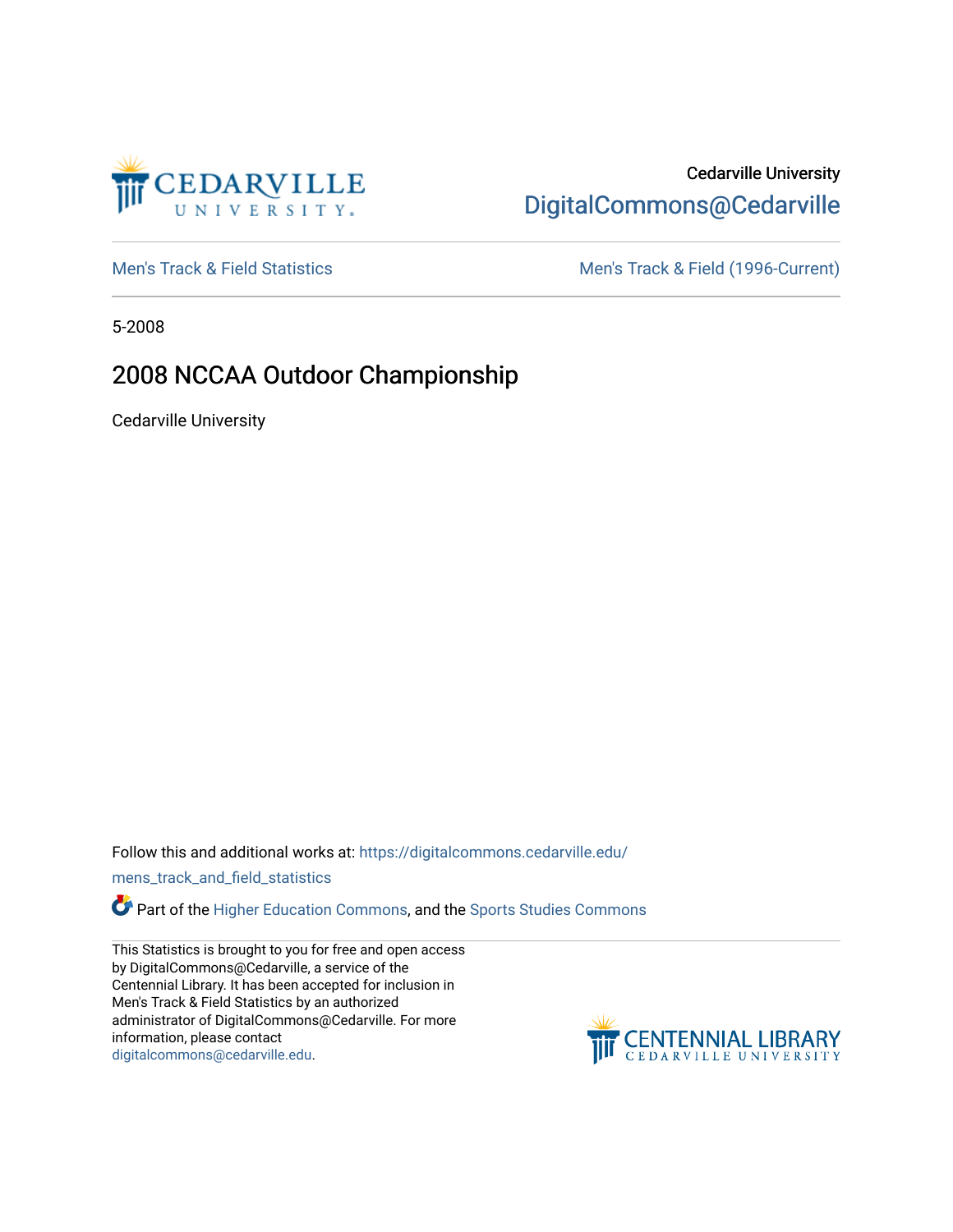#### **Cedarville University**

http://www.cedarville.edu/2007-08/mtrack/mtr\_nccaa050308.htm



# **NCCAA Outdoor Championship**

**May 1-3, 2008 Indiana Wesleyan University -Marion, Ind.** 

#### **MEN'S RESULTS**

Men - Team Rankings - 22 Events Scored

| 1) Indiana Wesleyan 163.50                                                                                                                                                                                                     |             |                                                      | 2) Malone                      | 124 |
|--------------------------------------------------------------------------------------------------------------------------------------------------------------------------------------------------------------------------------|-------------|------------------------------------------------------|--------------------------------|-----|
| 3) Taylor                                                                                                                                                                                                                      |             |                                                      | 112 3) Bethel (Ind.)           | 112 |
| 5) Greenville                                                                                                                                                                                                                  |             |                                                      | 103.50 6) Cedarville           | 103 |
| 7) Olivet Nazarene                                                                                                                                                                                                             |             |                                                      | 8) Bryan                       | 21  |
|                                                                                                                                                                                                                                |             |                                                      | 10) North Central (Minn.)      | 11  |
| 11) Trinity Christian                                                                                                                                                                                                          |             | $\overline{a}$                                       | 11) Oklahoma Wesleyan          | - 8 |
| 13) Dallas Baptist                                                                                                                                                                                                             |             | 6 <sup>1</sup>                                       | 14) Roberts Wesleyan           | -5  |
| 15) Geneva                                                                                                                                                                                                                     |             | $\overline{4}$                                       |                                |     |
| Men 100 Meter Dash                                                                                                                                                                                                             |             |                                                      |                                |     |
|                                                                                                                                                                                                                                |             |                                                      |                                |     |
| MEET RECORD: # 10.48 5/1/1990 Keith Spiva, MALONE                                                                                                                                                                              |             |                                                      |                                |     |
| 20TH ALLTIME: * 10.95                                                                                                                                                                                                          |             |                                                      |                                |     |
| TRACK: @ 10.55 1999 Opkara, MARIAN                                                                                                                                                                                             |             |                                                      |                                |     |
| Name                                                                                                                                                                                                                           | Year School |                                                      | Prelims H#                     |     |
|                                                                                                                                                                                                                                |             |                                                      |                                |     |
| Preliminaries                                                                                                                                                                                                                  |             |                                                      |                                |     |
| 1 Warhop, Chris                                                                                                                                                                                                                |             |                                                      | SR Bethel (Ind.) * 10.690 3    |     |
| $\frac{1 \text{ radiny}}{2 \text{ Renford}}$ , Jarod                                                                                                                                                                           |             | SR Greenville<br>JR Indiana Wesleyan                 | $*10.7601$                     |     |
|                                                                                                                                                                                                                                |             |                                                      | $*10.820$ 2                    |     |
| 4 Brown, Ian                                                                                                                                                                                                                   |             | JR Taylor                                            | $*10.69q$ 3                    |     |
| 5 Mitchell, Mark                                                                                                                                                                                                               |             | SO Greenville                                        | $* 10.77q 3$                   |     |
| 6 Laing, Lamont<br>7 Collet, Thomas                                                                                                                                                                                            |             | SR Taylor<br>SO Indiana Wesleyan<br>SO Bethel (Ind.) | $*10.89q1$                     |     |
|                                                                                                                                                                                                                                |             |                                                      | $* 10.93q 2$                   |     |
| 8 Palmer, Jovone                                                                                                                                                                                                               |             |                                                      | $11.02q$ 3                     |     |
| 9 Wauthier, Derrick SR Olivet Nazarene 11.07q 3                                                                                                                                                                                |             |                                                      |                                |     |
| 10 Kline, Joel                                                                                                                                                                                                                 |             | FR Olivet Nazarene<br>FR Geneva                      | 1<br>11.08                     |     |
| 11 Fraction, Corey                                                                                                                                                                                                             |             |                                                      | 11.09<br>$\mathbf{1}$          |     |
| 12 Huwa, Heston                                                                                                                                                                                                                |             |                                                      | SR Trinity Bible Co 11.14<br>2 |     |
| 13 Chupp, Trent                                                                                                                                                                                                                |             | SO Bethel (Ind.)                                     | 11.18<br>1                     |     |
| 14 Shomali, Daniel<br>15 Sarver, Tyler                                                                                                                                                                                         |             | FR Olivet Nazarene                                   | 11.20<br>2                     |     |
|                                                                                                                                                                                                                                |             | FR Greenville                                        | $11.21$ 2                      |     |
| 16 Benjamin, Marcus                                                                                                                                                                                                            |             | FR Cedarville                                        | $11.34$ 3                      |     |
| 17 Fry, Rory Management of the Second State of the Second State of the Second State of the Second State of the Second State of the Second State of the Second State of the Second State of the Second State of the Second Stat |             | JR Olivet Nazarene                                   | 11.41<br>$\mathbf{2}$          |     |
| 18 Bialik, Caleb                                                                                                                                                                                                               |             | Trinity Bible Co                                     | 12.84<br>1                     |     |
| Men 100 Meter Dash                                                                                                                                                                                                             |             |                                                      |                                |     |
|                                                                                                                                                                                                                                |             |                                                      |                                |     |
| MEET RECORD: # 10.48 5/1/1990 Keith Spiva, MALONE<br>20TH ALLTIME: * 10.95                                                                                                                                                     |             |                                                      |                                |     |
| TRACK: @ 10.55 1999                                                                                                                                                                                                            |             |                                                      |                                |     |
| Name                                                                                                                                                                                                                           |             | Opkara, MARIAN<br>Year School                        |                                |     |
|                                                                                                                                                                                                                                |             |                                                      | Finals Points                  |     |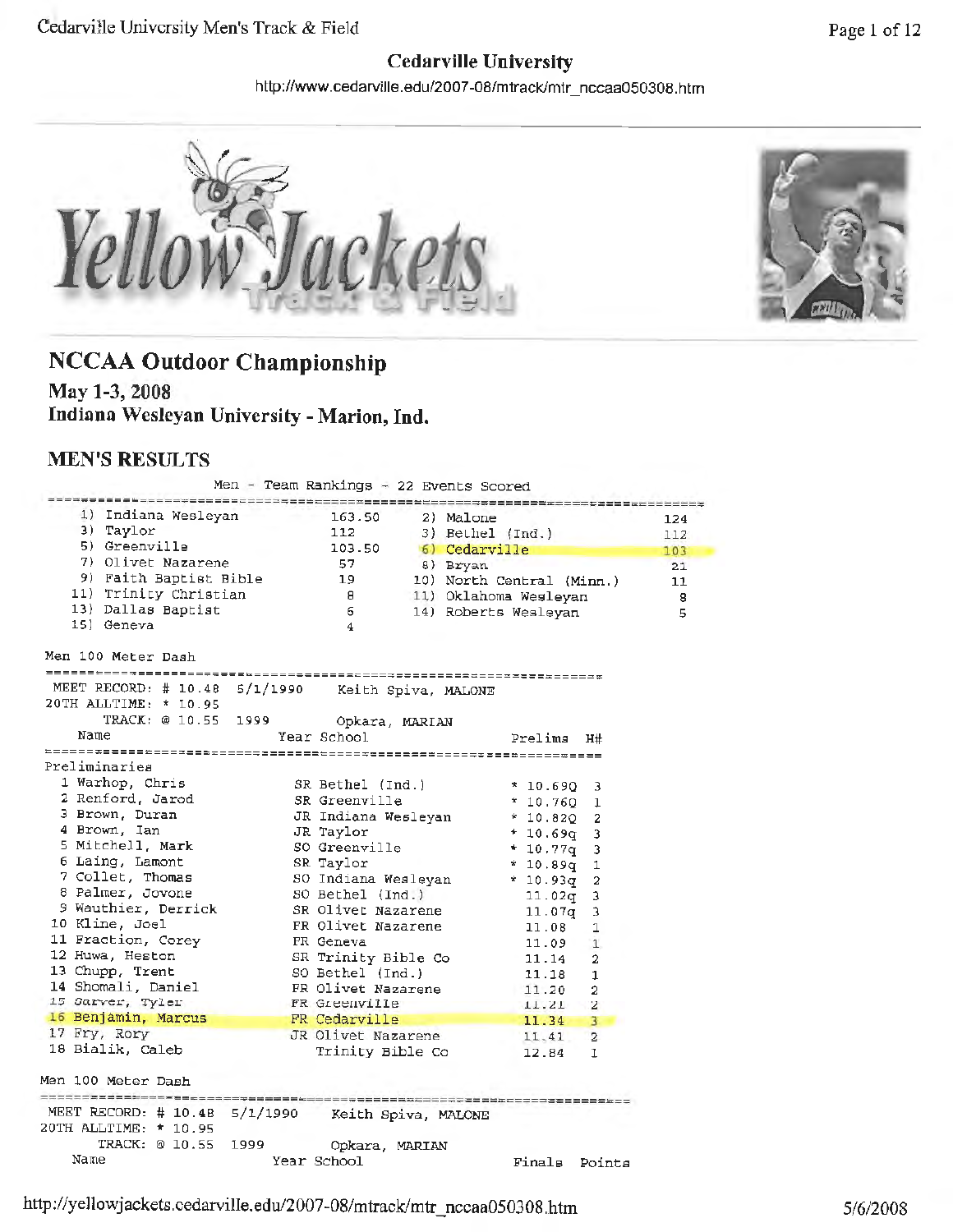|        | Finals                                          |      |                                                   |                  |                     |  |
|--------|-------------------------------------------------|------|---------------------------------------------------|------------------|---------------------|--|
|        | 1 Renford, Jarod                                |      | SR Greenville                                     | $10.80*$         | 10                  |  |
|        | 2 Warhop, Chris                                 |      | SR Bethel (Ind.)                                  |                  |                     |  |
|        |                                                 |      |                                                   | $10.86*$         | 8                   |  |
|        | 3 Mitchell, Mark                                |      | SO Greenville                                     | $10.92*$         | 5.5                 |  |
|        | 3 Brown, Duran                                  |      | JR Indiana Wesleyan                               | $10.92*$ 5.5     |                     |  |
|        | 5 Collet, Thomas                                |      | SO Indiana Wesleyan                               | 11.00            | $\overline{4}$      |  |
|        | 6 Brown, Ian                                    |      | JR Taylor                                         | 11.03            | 3                   |  |
|        |                                                 |      |                                                   |                  |                     |  |
|        | 7 Laing, Lamont                                 |      | SR Taylor                                         | 11.22            | $\overline{a}$      |  |
|        | 8 Palmer, Jovone                                |      | SO Bethel (Ind.)                                  | 11.29            | $\mathbf{1}$        |  |
|        |                                                 |      | 9 Wauthier, Derrick SR Olivet Nazarene            | 11.35            |                     |  |
|        |                                                 |      |                                                   |                  |                     |  |
|        | Decathlon: #1 Men 100 Meter Dash Decathlon      |      |                                                   |                  |                     |  |
|        |                                                 |      |                                                   |                  |                     |  |
|        |                                                 |      |                                                   |                  |                     |  |
|        | Name                                            |      | Year School                                       | Finals H# Points |                     |  |
|        |                                                 |      |                                                   |                  |                     |  |
|        | 1 Maierle, JW                                   |      | SO Bethel (Ind.)                                  | 11.14            | 830<br>2.           |  |
|        |                                                 |      |                                                   |                  |                     |  |
|        | 2 Duriancik, Luke SR Geneva                     |      |                                                   | 11.34            | $\mathbf{1}$<br>786 |  |
|        | 3 Dustman, Nathan                               |      | SR Indiana Wesleyan                               | $11.44$ 1        | 765                 |  |
|        | 4 McLaughlin, Shane                             |      | SO Malone                                         | 11.54            | 744<br>$\mathbf{1}$ |  |
|        | 5 West, Brady                                   |      | SR Malone                                         | 11.64            | 723<br>$\mathbf{2}$ |  |
|        |                                                 |      |                                                   |                  |                     |  |
|        | 5 Brown, Rich                                   |      | SO Oklahoma Wesleya                               |                  | 11.64 2 723         |  |
|        | 7 James, Danny                                  |      | FR Oklahoma Wesleya                               | 11.84            | 683<br>$1 -$        |  |
|        | 7 Kirchner, Kevin                               |      | SR Greenville                                     | $11.84$ 1        | 683                 |  |
|        | 9 Stewart, Brad                                 |      | FR Greenville                                     |                  | 12.24 2 605         |  |
|        |                                                 |      |                                                   |                  |                     |  |
|        | 10 Cocallas, David                              |      | JR Indiana Wesleyan                               | $12.84$ 2        | 495                 |  |
|        |                                                 |      |                                                   |                  |                     |  |
|        | Men 200 Meter Dash                              |      |                                                   |                  |                     |  |
|        |                                                 |      |                                                   |                  |                     |  |
|        |                                                 |      |                                                   |                  |                     |  |
|        |                                                 |      | MEET RECORD: # 21.30 5/1/1990 Keith Spiva, MALONE |                  |                     |  |
|        | 20TH ALLTIME: * 22.19                           |      |                                                   |                  |                     |  |
|        |                                                 |      | TRACK: @ 20.87 1996 Williams, CENTRAL STATE       |                  |                     |  |
|        | Name                                            |      | Year School                                       | Prelima H#       |                     |  |
|        |                                                 |      |                                                   |                  |                     |  |
|        |                                                 |      |                                                   |                  |                     |  |
|        | Preliminaries                                   |      |                                                   |                  |                     |  |
|        | 1 Brown, Ian                                    |      | JR Taylor                                         | * $21.48Q$ 3     |                     |  |
|        | 2 Renford, Jarod                                |      | SR Greenville                                     | $* 21.82Q 2$     |                     |  |
|        |                                                 |      |                                                   |                  |                     |  |
|        | 3 Warhop, Chris<br>$\frac{1}{4}$ Collet, Thomas |      | SR Bethel (Ind.)                                  | $* 22.05Q 1$     |                     |  |
|        |                                                 |      | SO Indiana Wesleyan                               | $* 22.08q 1$     |                     |  |
|        | 5 Brown, Duran                                  |      | JR Indiana Wesleyan                               | $22.26\sigma 3$  |                     |  |
|        | 6 Thomas, Brandon                               |      | SR Bethel (Ind.)                                  | $22.50q$ 2       |                     |  |
|        | 7 Kline, Joel                                   |      | FR Olivet Nazarene                                | 22.60q 2         |                     |  |
|        |                                                 |      |                                                   |                  |                     |  |
|        | 8 Wauthier, Derrick                             |      | SR Olivet Nazarene                                | $22.62q$ 1       |                     |  |
|        | 9 Fry, Rory                                     |      | JR Olivet Nazarene                                | $22.63q - 3$     |                     |  |
|        | 10 Smith, Alvin                                 |      | SR Olivet Nazarene                                | $22.68$ 3        |                     |  |
|        | 11 Sarver, Tyler                                |      | FR Greenville                                     | 22.77            | з                   |  |
|        |                                                 |      |                                                   |                  |                     |  |
|        | 12 Palmer, Jovone                               |      | SO Bethel (Ind.)                                  | 22.82            | 2                   |  |
|        | 13 Benjamin, Marcus                             |      | FR Cedarville                                     | 22.84            | 2                   |  |
|        | 14 Beyioku, Josh                                |      | SO Indiana Wesleyan                               | 22.89            | ı                   |  |
|        | 15 Huwa, Heston                                 |      | SR Trinity Bible Co                               | 23.24            | 2                   |  |
|        |                                                 |      |                                                   |                  |                     |  |
|        | 16 Chaffin, Josh                                |      | JR Malone                                         | 23.26            | 1                   |  |
|        | 17 Fraction, Corey                              |      | FR Geneva                                         | 23.34            | 3                   |  |
|        | 18 Cunningham, Cory                             |      | FR Faith Baptist Bi                               | 23.65            | 1                   |  |
|        | 19 Mitchell, Keith                              |      | SR Faith Baptist Bi                               | 23.66            | 2                   |  |
|        | 20 Bialik, Caleb                                |      |                                                   |                  |                     |  |
|        |                                                 |      | Trinity Bible Co                                  | 26.48            | 1                   |  |
|        |                                                 |      |                                                   |                  |                     |  |
|        | Men 200 Meter Dash                              |      |                                                   |                  |                     |  |
|        |                                                 |      |                                                   |                  |                     |  |
|        | MEET RECORD: # 21.30 5/1/1990                   |      | Keith Spiva, MALONE                               |                  |                     |  |
|        |                                                 |      |                                                   |                  |                     |  |
|        | 20TH ALLTIME: * 22.19                           |      |                                                   |                  |                     |  |
|        | TRACK: 0 20.87                                  | 1996 | Williams, CENTRAL STATE                           |                  |                     |  |
|        | Name                                            |      | Year School                                       | Finals           | Points              |  |
|        |                                                 |      |                                                   |                  |                     |  |
| Finals |                                                 |      |                                                   |                  |                     |  |
|        |                                                 |      |                                                   |                  |                     |  |
|        | 1 Renford, Jarod                                |      | SR Greenville                                     | $21.46*$         | 10                  |  |
|        | 2 Brown, Ian                                    |      | JR Taylor                                         | $21.60*$         | 8                   |  |
|        | 3 Warhop, Chris                                 |      | SR Bethel (Ind.)                                  | 21.88*           | 6                   |  |
|        |                                                 |      |                                                   |                  |                     |  |
|        | 4 Collet, Thomas                                |      | SO Indiana Wesleyan                               | 21.99*           | 5                   |  |
|        | 5 Brown, Duran                                  |      | JR Indiana Wesleyan                               | 22.33            | 4                   |  |
|        | 6 Thomas, Brandon                               |      | SR Bethel (Ind.)                                  | 22.39            | 3                   |  |
|        |                                                 |      |                                                   |                  |                     |  |
|        |                                                 |      |                                                   |                  |                     |  |
|        | 7 Fry, Rory<br>8 Kline, Joel                    |      | JR Olivet Nazarene<br>FR Olivet Nazarene          | 22.59<br>22.60   | 2<br>ı              |  |

http://yellowjackets.cedarville.edu/2007-08/mtrack/mtr\_nccaa050308.htm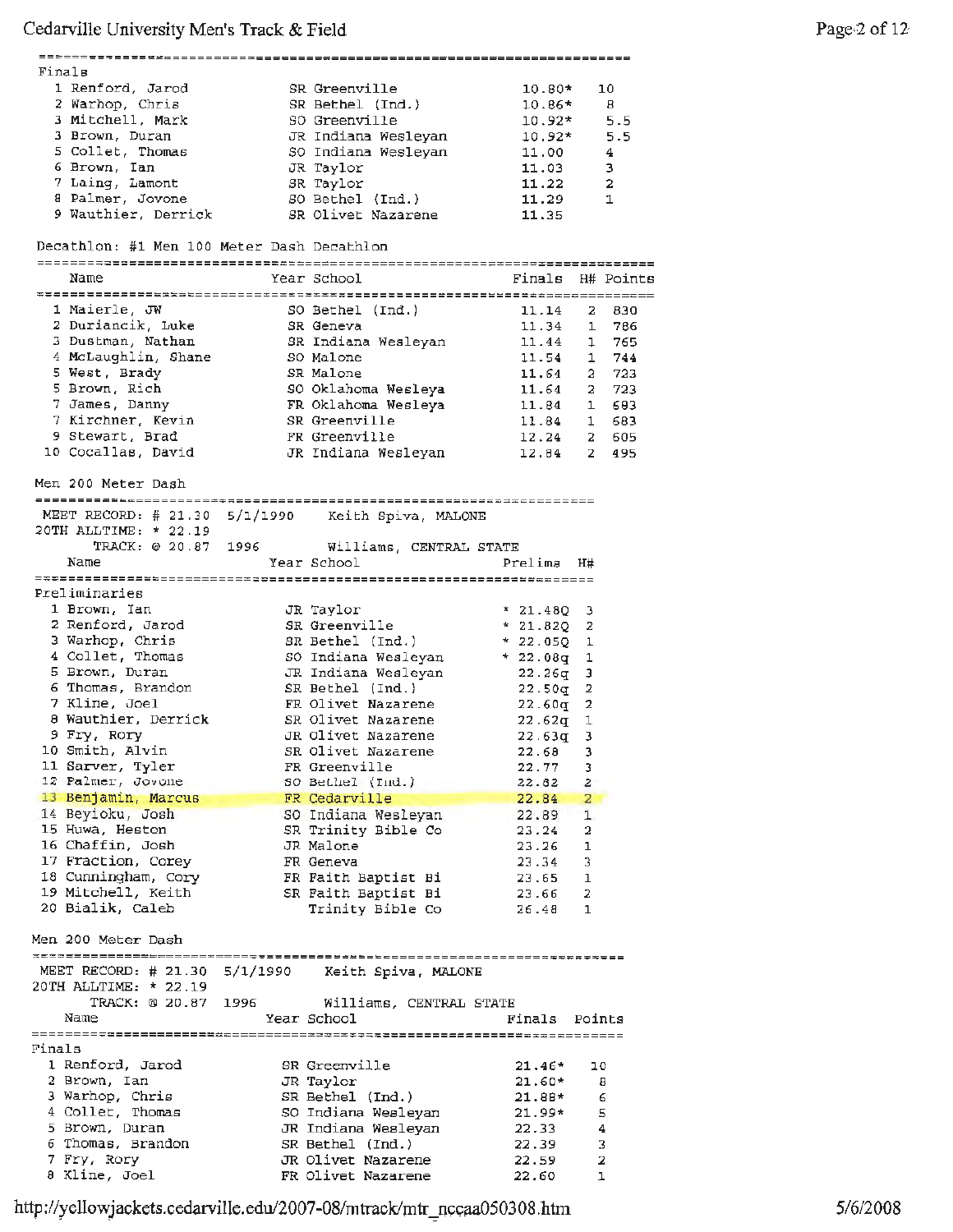|        | 9 Wauthier, Derrick                                    |                |                       | SR Olivet Nazarene                                    | 22,93                              |                              |                     |
|--------|--------------------------------------------------------|----------------|-----------------------|-------------------------------------------------------|------------------------------------|------------------------------|---------------------|
|        | Men 400 Meter Dash                                     |                |                       |                                                       |                                    |                              |                     |
|        | MEET RECORD: # 47.78 5/1/1987<br>20TH ALLTIME: * 49.48 |                |                       | Peter Scott, KINGS                                    |                                    |                              |                     |
|        | Name                                                   | TRACK: @ 47.35 | 1996 — 1996           | Mars, CENTRAL STATE<br>Year School                    | Prelima                            | H#                           |                     |
|        | Preliminaries                                          |                |                       |                                                       |                                    |                              |                     |
|        | 1 Allingham, Bryan                                     |                |                       | FR Taylor                                             | $* 49.25Q$                         | 2                            |                     |
|        | 2 Phillips, Nate<br>3 Starr, Samuel                    |                |                       | JR Bethel (Ind.) 49.610 1                             | --                                 |                              |                     |
|        | 4 Smith, Alvin                                         |                |                       | SO Cedarville<br>SR Olivet Nazarene 50.01q 1          | $50.52Q$ 3                         |                              |                     |
|        | 5 Cruise, Chris                                        |                |                       | SR Malone                                             | 50.23q                             | 2                            |                     |
|        | 6 Marston, Andy                                        |                |                       | JR Taylor                                             | $50.40q$ 1                         |                              |                     |
|        | 7 Beight, Michael<br>8 Ford, Jeb                       |                |                       | SO Cedarville<br>JR Malone                            | د<br>$50.68q$ 3<br>50.72q<br>السنة | 3                            |                     |
|        | 9 Carrick, Dan                                         |                |                       | SO Indiana Wesleyan                                   | 50.87g                             | з                            |                     |
|        | 10 Randolph, Jontae                                    |                |                       | SO Bethel (Ind.)                                      | 50.68                              | $\overline{a}$               |                     |
|        | 11 Cassidy, Kyle<br>12 Thomas, Brandon                 |                |                       | FR Taylor                                             | 51.04                              | 2                            |                     |
|        | 13 Wetherell, Brad                                     |                |                       | SR Bethel (Ind.)<br>SO Taylor                         | 51.26<br>51.41                     | 2<br>3                       |                     |
|        | 14 Nunnelly, Drew                                      |                |                       | FR Bryan                                              | 51.49                              | ı                            |                     |
|        | 15 Clift, Ryan                                         |                |                       | FR Dallas Baptist                                     | 51.68                              | 1                            |                     |
|        | 16 Saad, Mitch<br>17 Heim, Jordan                      |                |                       | SR Greenville<br>FR Bethel (Ind.)                     | 52.43<br>52.85                     | з<br>3                       |                     |
|        | 18 Gregory, Ryan                                       |                |                       | SR Taylor                                             | 54.24                              | 2                            |                     |
|        | 19 Ticknor, Nathan                                     |                |                       | SO Olivet Nazarene                                    | 54.84                              | 1                            |                     |
|        | -- Townsend, Edgar                                     |                |                       | JR Greenville                                         | DQ.                                | 2                            |                     |
|        | Decathlon: #5 Men 400 Meter Dash Decathlon             |                |                       |                                                       |                                    |                              |                     |
|        | Name                                                   |                |                       | Year School                                           | Finals                             |                              | H# Points           |
| Finals |                                                        |                |                       |                                                       |                                    |                              |                     |
|        | 1 McLaughlin, Shane                                    |                |                       | SO Malone                                             | 52.80                              | 2                            | 690                 |
|        | 2 West, Brady                                          |                |                       | SR Malone                                             | 53.21                              | 2                            | 673                 |
|        | 3 Duriancik, Luke<br>4 Brown, Rich                     |                |                       | SR Geneva                                             | 53.30                              | ı                            | 669                 |
|        | 5 Stewart, Brad                                        |                |                       | SO Oklahoma Wesleya<br>FR Greenville                  | 54.22<br>54.54                     | 2.<br>ı                      | 631<br>617          |
|        | 6 James, Danny                                         |                |                       | FR Oklahoma Wesleya                                   | 55.60                              | $\mathbf{1}$                 | 575                 |
|        | 7 Maierle, JW                                          |                |                       | SO Bethel (Ind.)                                      | 56.22                              | 2.                           | 551                 |
|        | 8 Dustman, Nathan<br>9 Kirchner, Kevin                 |                |                       | SR Indiana Wesleyan<br>SR Greenville                  | 56.41                              | 2                            | 543                 |
|        | 10 Cocallas, David                                     |                |                       | JR Indiana Wesleyan                                   | 56.95<br>59.60                     | $\mathbf{1}$<br>$\mathbf{1}$ | 523<br>427          |
|        | Men 400 Meter Dash                                     |                |                       |                                                       |                                    |                              |                     |
|        | 20TH ALLTIME: * 49.48                                  |                |                       | MEET RECORD: # 47.78 5/1/1987 Peter Scott, KINGS      |                                    |                              |                     |
|        | TRACK: @ 47.35 1996                                    |                |                       | Mars, CENTRAL STATE                                   |                                    |                              |                     |
|        | Name                                                   |                |                       | Year School                                           | Finals Points                      |                              |                     |
|        | 1 Phillips, Nate                                       |                |                       | JR Bethel (Ind.)                                      | 48.38*                             | 10                           |                     |
|        | 2 Smith, Alvin                                         |                |                       | SR Olivet Nazarene                                    | 49.07*                             |                              | 8                   |
|        | 3 Allingham, Bryan                                     |                |                       | FR Taylor                                             | $49.16*$                           |                              | 6                   |
|        | 4 Starr, Samuel<br>5 Cruise, Chris                     |                |                       | SO Cedarville<br>SR Malone                            | 49.55                              |                              | 5                   |
|        | 6 Ford, Jeb                                            |                |                       | JR Malone                                             | 49.72<br>50.16                     |                              | $\overline{4}$<br>з |
|        | 7 Marston, Andy                                        |                |                       | JR Taylor                                             | 50.21                              |                              | 2                   |
|        | 8 Beight, Michael<br>9 Carrick, Dan                    |                |                       | SO Cedarville                                         | 51.03                              |                              | 1                   |
|        | Men 800 Meter Run                                      |                |                       | SO Indiana Wesleyan                                   | 51.65                              |                              |                     |
|        |                                                        |                |                       |                                                       |                                    |                              |                     |
|        | 20TH ALLTIME: * 1:54.53                                |                |                       | MEET RECORD: # 1:49.54 5/1/1995 James Njoroge, TAYLOR |                                    |                              |                     |
|        | Name                                                   |                | TRACK: @ 1:51.80 1996 | Njoroge, TAYLOR<br>Year School                        | Prelims                            |                              |                     |
|        |                                                        |                |                       |                                                       |                                    |                              |                     |
|        | Preliminaries                                          |                |                       |                                                       |                                    |                              |                     |

Page 3 of 12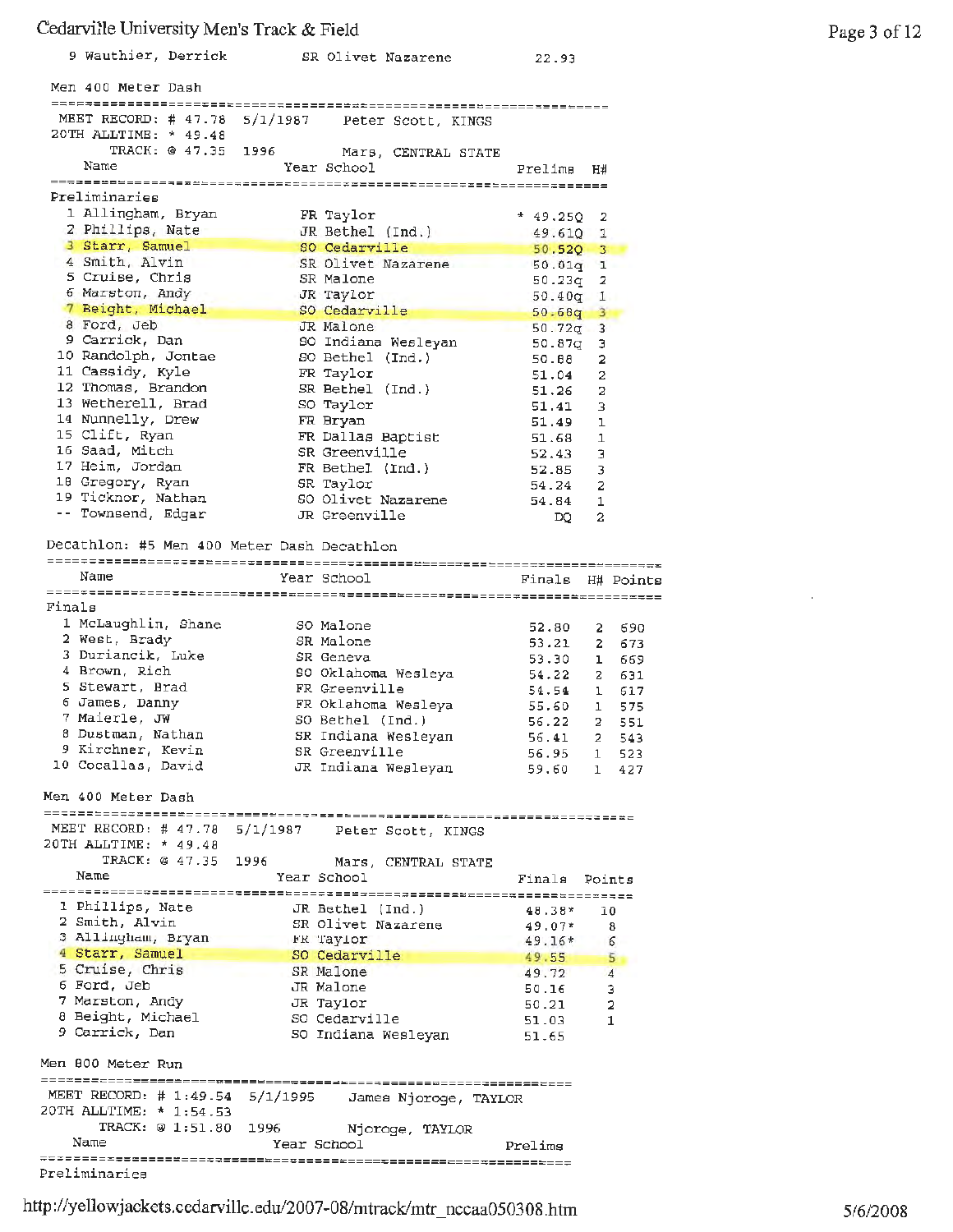|        | 1 Sinick, Christopher<br>2 Mobley, Zach<br>3 Oyler, Rodney<br>4 Bradley, Josh<br>5 Bond, Josh<br>6 Wenzel, Jason<br>7 Koch, Jerad<br>8 Slabaugh, David<br>9 Adeoti, Bolaji<br>10 Kirsch, Nathan<br>11 Pitney, John<br>12 Groman, Kurt<br>13 Starkel, Ryan<br>14 Robinson, Scott<br>15 Ward, Lance<br>16 Gray, Andrew<br>17 Reel, Vincent<br>18 Smith, Colby<br>19 Tencher, Brian<br>20 Maloney, Chris<br>21 Robertson, Alex<br>22 Schweigert, Josh<br>23 Clift, Ryan |          | SO Malone<br>FR Bryan<br>SO Greenville<br>SO Bryan<br>SR Greenville<br>FR Indiana Wesleyan<br>SO Olivet Nazarene<br>SR Indiana Wesleyan<br>JR Trinity Christia<br>FR Taylor<br>SR Indiana Wesleyan<br>SO Cedarville<br>FR Bethel (Ind.)<br>JR Bethel (Ind.)<br>FR Greenville<br>SR Bethel (Ind.)<br>JR Bethel (Ind.)<br>FR Bryan<br>FR Taylor<br>SO Roberts Wesleyan<br>JR Greenville<br>SO Indiana Wesleyan<br>FR Dallas Baptist | 1:57.61Q<br>1:57.66Q<br>1:59.280<br>1:57.62q<br>1:58.85q<br>1:58.88q<br>1:59.80q<br>2:00.24q<br>2:00.29q<br>2:00.38<br>2:00.82<br>2:00.90<br>2:01.11<br>2:01.14<br>2:01.51<br>2:01.57<br>2:01.64<br>2:01.96<br>2:02.57<br>2:03.12<br>2:04.71<br>2:04.75<br>2:07.08 |                |
|--------|----------------------------------------------------------------------------------------------------------------------------------------------------------------------------------------------------------------------------------------------------------------------------------------------------------------------------------------------------------------------------------------------------------------------------------------------------------------------|----------|-----------------------------------------------------------------------------------------------------------------------------------------------------------------------------------------------------------------------------------------------------------------------------------------------------------------------------------------------------------------------------------------------------------------------------------|--------------------------------------------------------------------------------------------------------------------------------------------------------------------------------------------------------------------------------------------------------------------|----------------|
|        | Men 800 Meter Run                                                                                                                                                                                                                                                                                                                                                                                                                                                    |          |                                                                                                                                                                                                                                                                                                                                                                                                                                   |                                                                                                                                                                                                                                                                    |                |
|        | MEET RECORD: $\#$ 1:49.54                                                                                                                                                                                                                                                                                                                                                                                                                                            |          | 5/1/1995 James Njoroge, TAYLOR                                                                                                                                                                                                                                                                                                                                                                                                    |                                                                                                                                                                                                                                                                    |                |
|        | 20TH ALLTIME: * 1:54.53<br>TRACK: @ 1:51.80                                                                                                                                                                                                                                                                                                                                                                                                                          |          | 1996 Njoroge, TAYLOR                                                                                                                                                                                                                                                                                                                                                                                                              |                                                                                                                                                                                                                                                                    |                |
|        | Name                                                                                                                                                                                                                                                                                                                                                                                                                                                                 |          | Year School                                                                                                                                                                                                                                                                                                                                                                                                                       | Finals Points                                                                                                                                                                                                                                                      |                |
| Finals |                                                                                                                                                                                                                                                                                                                                                                                                                                                                      |          |                                                                                                                                                                                                                                                                                                                                                                                                                                   | ==========================                                                                                                                                                                                                                                         |                |
|        | 1 Mobley, Zach                                                                                                                                                                                                                                                                                                                                                                                                                                                       |          | FR Bryan                                                                                                                                                                                                                                                                                                                                                                                                                          | 1:54.72                                                                                                                                                                                                                                                            | 10             |
|        | 2 Wenzel, Jason                                                                                                                                                                                                                                                                                                                                                                                                                                                      |          | FR Indiana Wesleyan                                                                                                                                                                                                                                                                                                                                                                                                               | 1:55.48                                                                                                                                                                                                                                                            | 8              |
|        | 3 Sinick, Christopher                                                                                                                                                                                                                                                                                                                                                                                                                                                |          | SO Malone                                                                                                                                                                                                                                                                                                                                                                                                                         | 1:55.58                                                                                                                                                                                                                                                            | 6              |
|        | 4 Oyler, Rodney                                                                                                                                                                                                                                                                                                                                                                                                                                                      |          | SO Greenville<br>SO Olivet Nazarene                                                                                                                                                                                                                                                                                                                                                                                               | 1:55.70                                                                                                                                                                                                                                                            | 5              |
|        | 5 Koch, Jerad<br>6 Bradley, Josh                                                                                                                                                                                                                                                                                                                                                                                                                                     |          | SO Bryan                                                                                                                                                                                                                                                                                                                                                                                                                          | 1:57.12<br>1:57.63                                                                                                                                                                                                                                                 | 4<br>з         |
|        | 7 Bond, Josh                                                                                                                                                                                                                                                                                                                                                                                                                                                         |          | SR Greenville                                                                                                                                                                                                                                                                                                                                                                                                                     | 1:57.64                                                                                                                                                                                                                                                            | 2              |
|        | 8 Adeoti, Bolaji                                                                                                                                                                                                                                                                                                                                                                                                                                                     |          | JR Trinity Chrietia                                                                                                                                                                                                                                                                                                                                                                                                               | 1:58.54                                                                                                                                                                                                                                                            | 1              |
|        | 9 Slabaugh, David                                                                                                                                                                                                                                                                                                                                                                                                                                                    |          | SR Indiana Wesleyan                                                                                                                                                                                                                                                                                                                                                                                                               | 1:59.97                                                                                                                                                                                                                                                            |                |
|        | Men 1500 Meter Run                                                                                                                                                                                                                                                                                                                                                                                                                                                   |          |                                                                                                                                                                                                                                                                                                                                                                                                                                   |                                                                                                                                                                                                                                                                    |                |
|        |                                                                                                                                                                                                                                                                                                                                                                                                                                                                      |          |                                                                                                                                                                                                                                                                                                                                                                                                                                   |                                                                                                                                                                                                                                                                    |                |
|        | MEET RECORD: $\#$ 3:46.61                                                                                                                                                                                                                                                                                                                                                                                                                                            | 5/1/1996 | James Njoroge, TAYLOR                                                                                                                                                                                                                                                                                                                                                                                                             |                                                                                                                                                                                                                                                                    |                |
|        | 20TH ALLTIME: * 3:55.44                                                                                                                                                                                                                                                                                                                                                                                                                                              |          |                                                                                                                                                                                                                                                                                                                                                                                                                                   |                                                                                                                                                                                                                                                                    |                |
|        | TRACK: @ 3:45.04                                                                                                                                                                                                                                                                                                                                                                                                                                                     | 1996     | Njoroge, TAYLOR                                                                                                                                                                                                                                                                                                                                                                                                                   |                                                                                                                                                                                                                                                                    |                |
|        | Name                                                                                                                                                                                                                                                                                                                                                                                                                                                                 |          | Year School                                                                                                                                                                                                                                                                                                                                                                                                                       | Finals                                                                                                                                                                                                                                                             | Points         |
|        | l Foss, Josh                                                                                                                                                                                                                                                                                                                                                                                                                                                         |          | JR Indiana Wesleyan                                                                                                                                                                                                                                                                                                                                                                                                               | 3:57.11                                                                                                                                                                                                                                                            | 10             |
|        | 2 Brooker, Jud                                                                                                                                                                                                                                                                                                                                                                                                                                                       |          | JR Cedarville                                                                                                                                                                                                                                                                                                                                                                                                                     | 4:02.85                                                                                                                                                                                                                                                            | 8 <sub>1</sub> |
|        | 3 Bryan, Isaac                                                                                                                                                                                                                                                                                                                                                                                                                                                       |          | FR Taylor                                                                                                                                                                                                                                                                                                                                                                                                                         | 4:03.87                                                                                                                                                                                                                                                            | 6              |
|        | 4 Kienzle, Ryan                                                                                                                                                                                                                                                                                                                                                                                                                                                      |          | SR Malone                                                                                                                                                                                                                                                                                                                                                                                                                         | 4:04.18                                                                                                                                                                                                                                                            | 5.             |
|        | 5 Kuhn, Kevin                                                                                                                                                                                                                                                                                                                                                                                                                                                        |          | JR Cedarville                                                                                                                                                                                                                                                                                                                                                                                                                     | 4:04.51                                                                                                                                                                                                                                                            | 4              |
|        | 6 Coates, Mike                                                                                                                                                                                                                                                                                                                                                                                                                                                       |          | SR Malone                                                                                                                                                                                                                                                                                                                                                                                                                         | 4:05.03                                                                                                                                                                                                                                                            | 3<br>2         |
|        | 7 Bond, Josh<br>8 Bradley, Josh                                                                                                                                                                                                                                                                                                                                                                                                                                      |          | SR Greenville<br>SO Bryan                                                                                                                                                                                                                                                                                                                                                                                                         | 4:05.27<br>4:08.22                                                                                                                                                                                                                                                 | 1              |
|        | 9 Robinson, Paul                                                                                                                                                                                                                                                                                                                                                                                                                                                     |          | SO Malone                                                                                                                                                                                                                                                                                                                                                                                                                         | 4:09.19                                                                                                                                                                                                                                                            |                |
|        | 10 Carr, Kacey                                                                                                                                                                                                                                                                                                                                                                                                                                                       |          | SR Olivet Nazarene                                                                                                                                                                                                                                                                                                                                                                                                                | 4:09.29                                                                                                                                                                                                                                                            |                |
|        | 11 Erway, Caleb                                                                                                                                                                                                                                                                                                                                                                                                                                                      |          | JR Olivet Nazarene                                                                                                                                                                                                                                                                                                                                                                                                                | 4:09.52                                                                                                                                                                                                                                                            |                |
|        | 12 Terrell, Randy                                                                                                                                                                                                                                                                                                                                                                                                                                                    |          | JR Olivet Nazarene                                                                                                                                                                                                                                                                                                                                                                                                                | 4:10.01                                                                                                                                                                                                                                                            |                |
|        | 13 Miller, Joshua                                                                                                                                                                                                                                                                                                                                                                                                                                                    |          | SR Indiana Wesleyan                                                                                                                                                                                                                                                                                                                                                                                                               | 4:12.13                                                                                                                                                                                                                                                            |                |
|        | 14 Davies, Jordan                                                                                                                                                                                                                                                                                                                                                                                                                                                    |          | FR Cedarville                                                                                                                                                                                                                                                                                                                                                                                                                     | 4:12.84                                                                                                                                                                                                                                                            |                |
|        | 15 Hubley, Jeff<br>16 Starkel, Ryan                                                                                                                                                                                                                                                                                                                                                                                                                                  |          | SO Taylor<br>FR Bethel (Ind.)                                                                                                                                                                                                                                                                                                                                                                                                     | 4:14.92<br>4:16.35                                                                                                                                                                                                                                                 |                |
|        | 17 Gray, Andrew                                                                                                                                                                                                                                                                                                                                                                                                                                                      |          | SR Bethel (Ind.)                                                                                                                                                                                                                                                                                                                                                                                                                  | 4:17.52                                                                                                                                                                                                                                                            |                |
|        | 18 Lerner, Joseph                                                                                                                                                                                                                                                                                                                                                                                                                                                    |          | SO Trinity Christia                                                                                                                                                                                                                                                                                                                                                                                                               | 4:29.01                                                                                                                                                                                                                                                            |                |
|        | 19 Schroer, Adam                                                                                                                                                                                                                                                                                                                                                                                                                                                     |          | Taylor                                                                                                                                                                                                                                                                                                                                                                                                                            | 4:33.32                                                                                                                                                                                                                                                            |                |
|        | -- Fay, Ben                                                                                                                                                                                                                                                                                                                                                                                                                                                          |          | SO Olivet Nazarene                                                                                                                                                                                                                                                                                                                                                                                                                | DNF                                                                                                                                                                                                                                                                |                |

Decathlon: #10 Men 1500 Meter Run Decathlon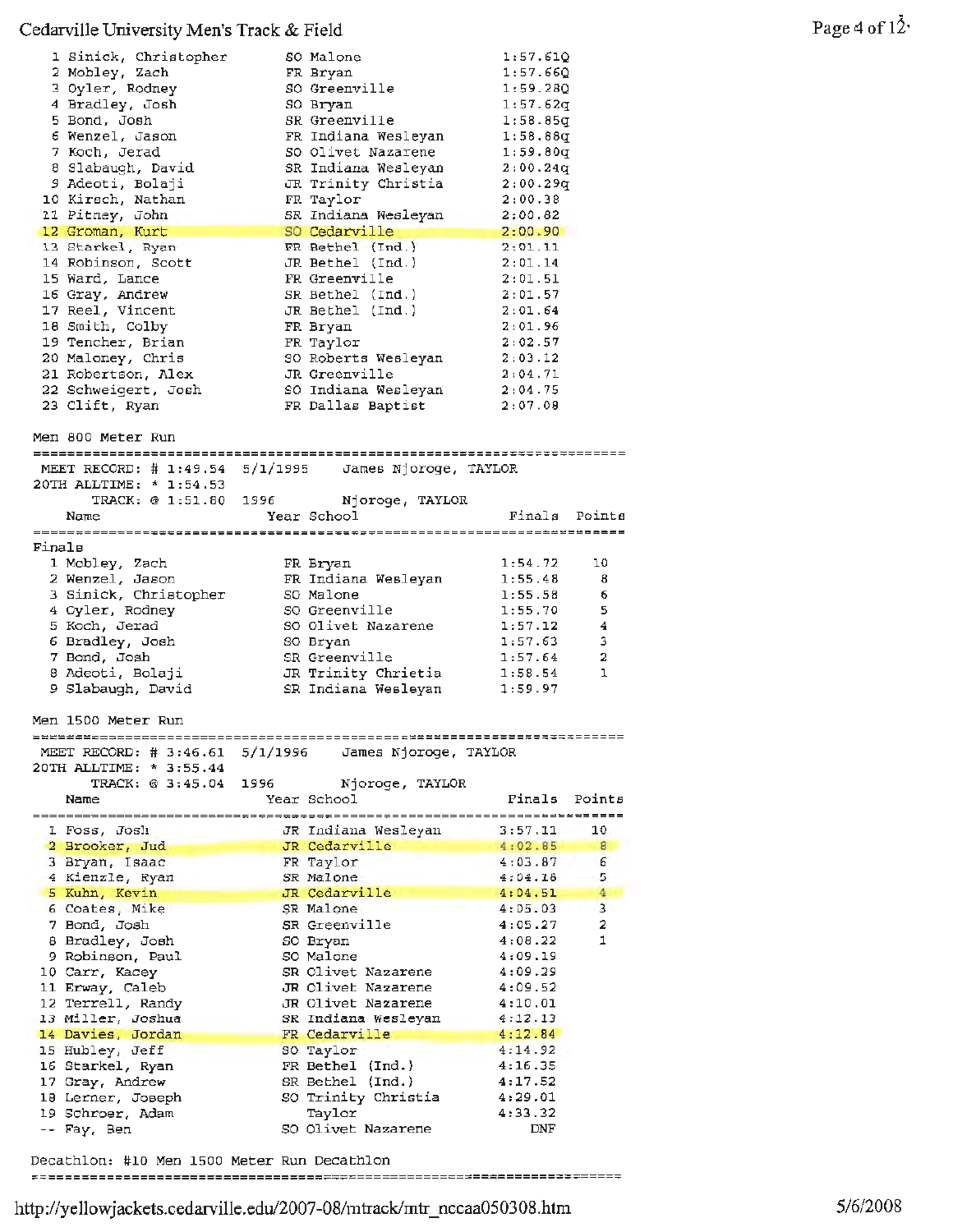| Name                                                                              |          | Year School                                          | Finals                        | Points         |
|-----------------------------------------------------------------------------------|----------|------------------------------------------------------|-------------------------------|----------------|
| ========================                                                          |          |                                                      | ===============               |                |
| 1 McLaughlin, Shane<br>2 James, Danny                                             |          | SO Malone                                            | 4:45.81                       | 644            |
|                                                                                   |          | FR Oklahoma Wesleya                                  | 4:48.09                       | 630            |
| 3 Duriancik, Luke                                                                 |          | SR Geneva                                            | 5:02.30                       | 547            |
| 4 West, Brady                                                                     |          | SR Malone                                            | 5:07.03                       | 520            |
| 5 Stewart, Brad                                                                   |          | FR Greenville                                        | 5:25.88                       | 420            |
| 6 Brown, Rich                                                                     |          | SO Oklahoma Wesleya                                  | 5:27.60                       | 411            |
| 7 Kirchner, Kevin                                                                 |          | SR Greenville                                        | 5:37.11                       | 365            |
| 8 Maierle, JW                                                                     |          | SO Bethel (Ind.)                                     | 5:57.07                       | 276            |
| 9 Cocallas, David                                                                 |          | JR Indiana Wesleyan                                  | 6:04.39                       | 246            |
| Men 5000 Meter Run                                                                |          |                                                      | ==========                    |                |
| MEET RECORD: $\#$ 14:34.98                                                        | 5/2/2002 | Sergio Reyes, Cedarville                             |                               |                |
| 20TH ALLTIME: * 15:00.31                                                          |          |                                                      |                               |                |
| TRACK: @ 14:34.98                                                                 | 2002     | Sergio Reyes, Cedarville                             |                               |                |
| Name                                                                              |          | Year School                                          | Finals                        | Points         |
|                                                                                   |          |                                                      |                               |                |
| 1 Foss, Josh                                                                      |          | JR Indiana Wesleyan                                  | 15:04.25                      | 10             |
| 2 Schweikert, Nik                                                                 |          | JR Malone                                            | 15:18.89                      | 8              |
| 3 Zeuch, James                                                                    |          | FR Malone                                            | 15:19.86                      | 6              |
| 4 Baum, Justin                                                                    |          | SR Malone                                            | 15:24.61                      | 5              |
| 5 Rojas, Elias                                                                    |          | SR Indiana Wesleyan                                  | 15:32.08                      | 4              |
| 6 Badertscher, T.J.                                                               |          | FR Cedarville                                        | 15:33.57                      | 3              |
| 7 Rodriguez, Felix                                                                |          | SO Dallas Baptist                                    | 15:45.34                      | $\overline{2}$ |
| 8 Jellema, Andy                                                                   |          | JR Trinity Christia                                  | 15:45.96                      | 1              |
| 9 Brooker, Jud                                                                    |          | JR Cedarville                                        | 15:48.97                      |                |
| 10 Lindsey, Kurt                                                                  |          | FR Dallas Baptist                                    | 15:54.52                      |                |
| 11 Pabody, Michael                                                                |          | SO Taylor                                            | 16:01.20                      |                |
| 12 Gerber, Alex                                                                   |          | JR Olivet Nazarene                                   | 16:09.33                      |                |
| 13 Hansen, Matt                                                                   |          | JR Dallas Baptist                                    | 16:31.57                      |                |
| 14 Robertson, Tom                                                                 |          | SO Taylor                                            | 16:36.67                      |                |
| 15 Bane, Matt                                                                     |          | Taylor                                               | 17:09.43                      |                |
|                                                                                   |          |                                                      |                               |                |
| MEET RECORD: # 30:01.77 5/2/2002<br>20TH ALLTIME: * 31:28.13<br>TRACK: @ 30:01.77 | 2002     | Sergio Reyes, Cedarville<br>Sergio Reyes, Cedarville | ;==== <b>========</b> ======= |                |
| Name                                                                              |          | Year School                                          | Finals Points                 |                |
|                                                                                   |          |                                                      |                               |                |
| 1 Kienzle, Ryan                                                                   |          | SR Malone                                            | 31:48.05                      | 10             |
| 2 Rojas, Elias                                                                    |          | SR Indiana Wesleyan                                  | 32:25.67                      | 8              |
| 3 Ballard, Daniel                                                                 |          | SR Indiana Wesleyan                                  | 32:32.26                      | 6              |
| 4 MacDonough, Kenny                                                               |          | FR Olivet Nazarene                                   | 33:15.04                      | 5.             |
| 5 Campbell, Seth                                                                  |          | JR Cedarville                                        | 33:43.74                      | 4              |
| 6 Clausen, Andy                                                                   |          | SO Olivet Nazarene                                   | 33:56.27                      | 3              |
| 7 Trennepohl, Rob                                                                 |          | JR Cedarville                                        | 34:22.27                      | $2 -$          |
| 8 Moore, Alex                                                                     |          | FR Cedarville                                        | 34:48.81                      | ı              |
| 9 Dorn, Andrew                                                                    |          | JR Bryan                                             | 34:52.69                      |                |
| 10 Hall, Hunter                                                                   |          | FR Bryan                                             | 35:07.43                      |                |
| 11 Fankhauser, Seth                                                               |          | JR Greenville                                        | 36:15.67                      |                |
| 12 Klingeman, Rob                                                                 |          | JR Indiana Wesleyan                                  | 36:51.92                      |                |
| 13 Hensel, James                                                                  |          | FR Oklahoma Wesleya                                  | 38:30.86                      |                |
| -- Collette, Drew                                                                 |          | SO Olivet Nazarene                                   | DNF                           |                |
| -- Herbert, Justin                                                                |          | SR Cedarville                                        | <b>DNF</b>                    |                |
| Men 110 Meter Hurdles                                                             |          |                                                      |                               |                |
| MEET RECORD: $\#$ 14.17<br>20TH ALLTIME: * 15.00                                  | 5/1/1998 | Darren Youngstrom, TAYLOR                            |                               |                |
| TRACK: @ 13.73<br>1996                                                            |          | Harden, IU TRACK CLUB                                |                               |                |
| Name                                                                              |          | Year School                                          | Prelims                       | Η#             |
|                                                                                   |          |                                                      | ===================           |                |
| Preliminaries                                                                     |          |                                                      |                               |                |
| 1 Weber, Zach                                                                     |          | SR Indiana Wesleyan                                  | * 14.33Q                      | 1              |
| 2 Renford, Jarod                                                                  |          | SR Greenville                                        | * 14.690                      | 2              |
| 3 Townsend, Edgar                                                                 |          | JR Greenville                                        | * 14.97q                      | 1              |
| 4 Crist, Jason                                                                    |          | SO Taylor                                            | 15.36գ                        | 1              |
| 5 Anderson, Cory<br>6 Rudd, BJ                                                    |          | FR Taylor<br>JR Greenville                           | 15.43q<br>15.45q              | 2<br>ı         |

http ://yellowjackets. c edarville. edu/2007-08/mtrack/mtr \_ nccaa050308 .htm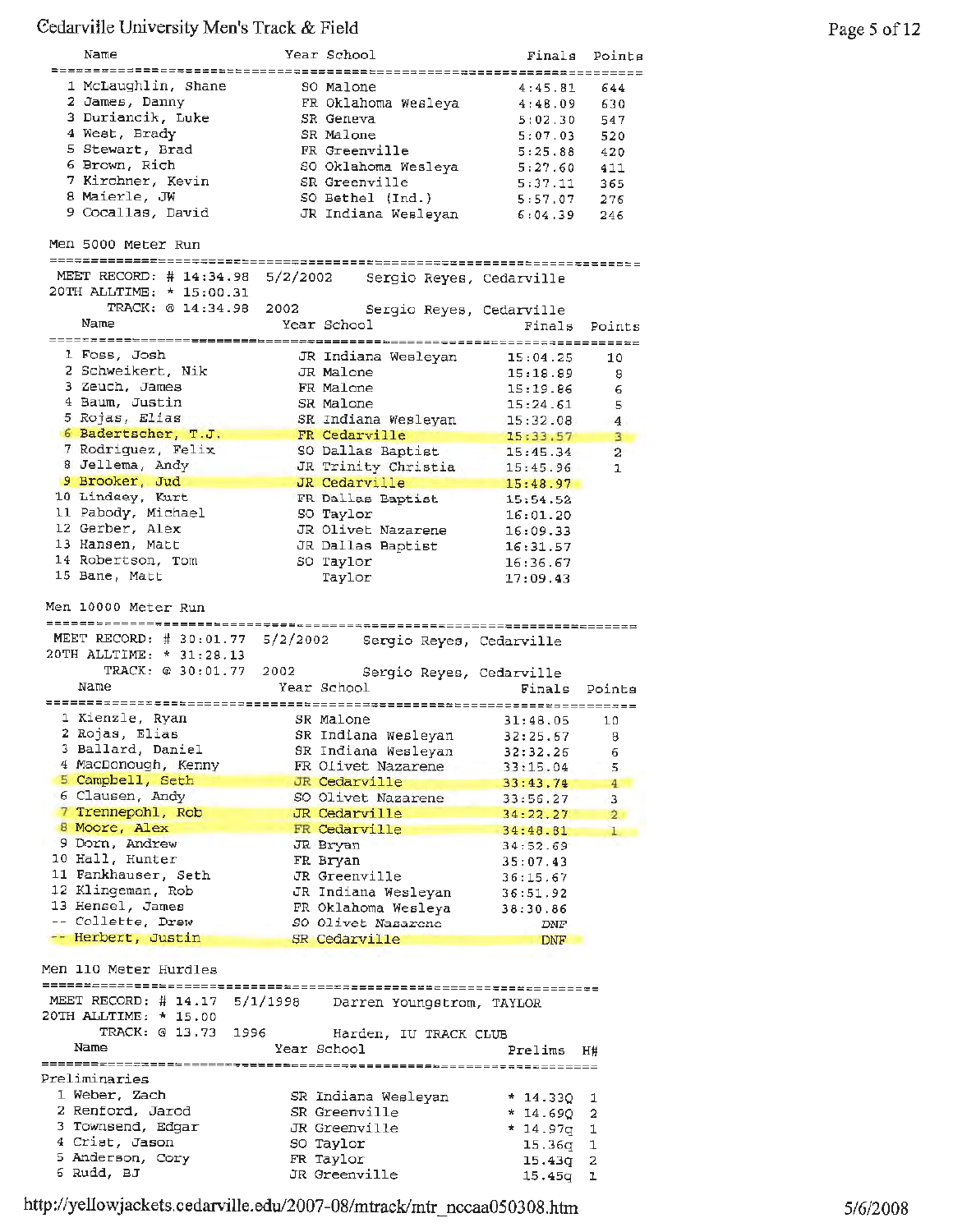|        | 7 Voss, Dave                                        |          | SO Taylor                               | 15.50q             | 2            |              |
|--------|-----------------------------------------------------|----------|-----------------------------------------|--------------------|--------------|--------------|
|        | 8 Tress, Brandon<br>9 Sauser, Ryan                  |          | SO Cedarville                           | 15.52g             | $\mathbf{2}$ |              |
|        | 10 Styne, Caleb                                     |          | SO Faith Baptist Bi                     | 15.58q             | 1            |              |
|        | 11 West, Brady                                      |          | SO Dallas Baptist<br>SR Malone          | 16.42              | 2            |              |
|        | 12 Mook, Matthew                                    |          |                                         | 16.43              | 1            |              |
|        | 13 Oliver, Garrett                                  |          | FR Indiana Wesleyan                     | 16.45              | 2            |              |
|        | 14 McLaughlin, Shane                                |          | 50 Malone                               | 16.46              | 2            |              |
|        |                                                     |          | SO Malone                               | 17.78              | 1            |              |
|        | Men 110 Meter Hurdles                               |          |                                         |                    |              |              |
|        | MEET RECORD: # 14.17                                | 5/1/1998 | Darren Youngstrom, TAYLOR               |                    |              |              |
|        | 20TH ALLTIME: * 15.00                               |          |                                         |                    |              |              |
|        | TRACK: @ 13.73 1996                                 |          | Harden, IU TRACK CLUB                   |                    |              |              |
|        | Name                                                |          | Year School                             | Finals Points      |              |              |
|        |                                                     |          |                                         |                    |              |              |
| Finals |                                                     |          |                                         |                    |              |              |
|        | 1 Renford, Jarod                                    |          | SR Greenville                           | $14.44*$           | 10           |              |
|        | 2 Weber, Zach                                       |          | SR Indiana Wesleyan                     | $J14.44*$          |              | 8            |
|        | 3 Sauser, Ryan                                      |          | SO Faith Baptist Bi                     | 15.14              |              | 6            |
|        | 4 Anderson, Cory                                    |          | FR Taylor                               | 15.24              |              | 5            |
|        | 5 Tress, Brandon                                    |          | SO Cedarville                           | 15.34              |              | 4            |
|        | 6 Rudd, BJ                                          |          | JR Greenville                           | J15.34             |              | 3            |
|        | 7 Voss, Dave                                        |          | SO Taylor                               | 15.84              |              | 2            |
|        | 8 Townsend, Edgar                                   |          | JR Greenville                           | 16.24              |              | $\mathbf{1}$ |
|        | 9 Crist, Jason                                      |          | SO Taylor                               | J16.24             |              |              |
|        |                                                     |          |                                         |                    |              |              |
|        | Decathlon: #6 Men 110 Meter Hurdles Decathlon       |          |                                         |                    |              |              |
|        | Name                                                |          | Year School                             | Finale             |              | H# Points    |
|        |                                                     |          |                                         |                    |              |              |
|        | 1 West, Brady                                       |          | SR Malone                               | 16.19              | $^{2}$       | 711          |
|        | 2 Duriancik, Luke                                   |          | SR Geneva                               | 16.25              | 2            | 705          |
|        | 3 McLaughlin, Shane                                 |          | SO Malone                               | 16.42              | $\mathbf{1}$ | 686          |
|        | 4 Maierle, JW                                       |          | SO Bethel (Ind.)                        | 16.84              | 3.           | 641          |
|        | 5 Kirchner, Kevin                                   |          | SR Greenville                           | 17.16              | $\mathbf{1}$ | 608          |
|        | 6 Brown, Rich                                       |          | SO Oklahoma Wesleya                     | 17.48              | $\mathbf{1}$ | 575          |
|        | 7 James, Danny                                      |          | FR Oklahoma Wesleya                     | 17.98              | з.           | 526          |
|        | 8 Stewart, Brad                                     |          | FR Greenville                           | 18.01              | 3.           | 523          |
|        | 9 Cocallas, David                                   |          | JR Indiana Wesleyan                     | 22.29              | $\mathbf{2}$ | 191          |
|        | -- Dustman, Nathan                                  |          | SR Indiana Wesleyan                     | DNF                | 1            |              |
|        | Men 400 Meter Hurdles                               |          |                                         |                    |              |              |
|        | MEET RECORD: # 52.92                                | 5/2/2002 | Bryan Jackson, Taylor                   |                    |              |              |
|        | 20TH ALLTIME: * 54.58                               |          |                                         |                    |              |              |
|        | TRACK: @ 53.41                                      | 2003     | Bryan Jackson, Taylor                   |                    |              |              |
|        | Name                                                |          | Year School                             | Prelims H#         |              |              |
|        |                                                     |          |                                         |                    |              |              |
|        | Preliminaries                                       |          |                                         |                    |              |              |
|        | 1 Sauser, Jordan                                    |          | SR Faith Baptist Bi                     | 55.11Q 2           |              |              |
|        | 2 Townsend, Edgar                                   |          | JR Greenville                           | 57.280 1           |              |              |
|        | 3 Tress, Brandon                                    |          | SO Cedarville                           | 55.77q             | $\mathbf{2}$ |              |
|        | 4 Nowels, Kelly                                     |          | SO Cedarville                           | $56.14q$ 2         |              |              |
|        | 5 Easterling, Jon<br>6 Robles, JP                   |          | JR Malone                               | $56.33q$ 2         |              |              |
|        |                                                     |          | JR Taylor                               | 57.10q             | 2            |              |
|        | 7 Oliver, Garrett                                   |          | SO Malone                               | 57.34q             | 1            |              |
|        | 8 Brueckner, Jason                                  |          | SR Malone                               | 57.45g             | 1            |              |
|        | 9 Voss, Dave                                        |          | SO Taylor                               | 57.46g             | ı            |              |
|        | 10 Gay, Derek<br>11 Patrick, Arron                  |          | FR Indiana Wesleyan                     | 59.04              | ı            |              |
|        | 12 Wilson, Brad                                     |          | SO Bethel (Ind.)                        | 1:00.15            | 2            |              |
|        | 13 Mook, Matthew                                    |          | SO Bethel (Ind.)<br>FR Indiana Wssleyan | 1:00.26<br>1:00.27 | 1<br>2       |              |
|        |                                                     |          |                                         |                    |              |              |
|        | Men 400 Meter Hurdles                               |          |                                         |                    |              |              |
|        | MEET RECORD: # 52.92 5/2/2002 Bryan Jackson, Taylor |          |                                         |                    |              |              |
|        | 20TH ALLTIME: * 54.58                               |          |                                         |                    |              |              |
|        | TRACK: @ 53.41                                      | 2003     | Bryan Jackson, Taylor                   |                    |              |              |
|        | Name                                                |          | Year School                             | Finals             | Points       |              |
| Finals |                                                     |          |                                         |                    |              |              |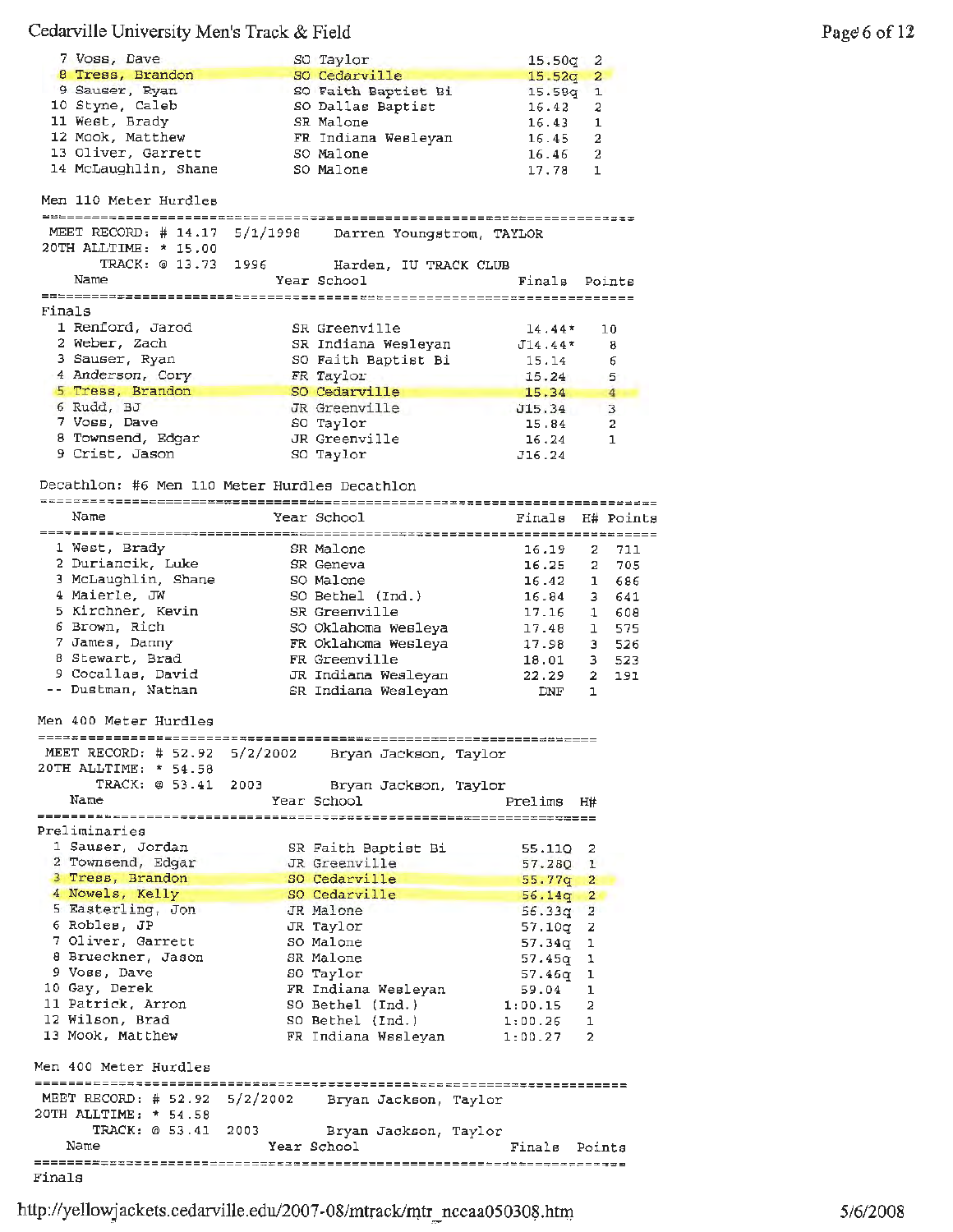| 1 Sauser, Jordan                                    | SR Faith Baptist Bi                       | 52.70#        | 10             |
|-----------------------------------------------------|-------------------------------------------|---------------|----------------|
| 2 Voss, Dave                                        | SO Taylor                                 | $54.57*$ 8    |                |
| 3 Tress, Brandon                                    | SO Cedarville                             | 54.60         | 6              |
| 4 Oliver, Garrett                                   | SO Malone                                 | 54.92         | 5              |
| 5 Nowels, Kelly                                     | SO Cedarville                             | 55.62         | 4              |
| 6 Easterling, Jon                                   | JR Malone                                 | 55.85         | 3              |
| 7 Townsend, Edgar                                   | JR Greenville                             | 56.12         | $\overline{a}$ |
| 8 Brueckner, Jason                                  | SR Malone                                 | 57.21         | $\mathbf{1}$   |
| 9 Robles, JP                                        | JR Taylor                                 | 58.10         |                |
|                                                     |                                           |               |                |
| Men 3000 Meter Steeplechase                         |                                           |               |                |
| ____________________________                        |                                           |               |                |
| MEET RECORD: # 9:08.80 5/1/2001 Gabriel Rop, TAYLOR |                                           |               |                |
| 20TH ALLTIME: * 9:30.06                             |                                           |               |                |
|                                                     | TRACK: @ 9:15.14 1996 Hibbs, INDIANAPOLIS |               |                |
| Name                                                | Year School                               | Finals Points |                |
|                                                     |                                           |               |                |
| 1 Melhorn, Aaron                                    | FR Malone                                 | $8:55.29\#$   | 10             |
| 2 Hazel, Bryan                                      | JR Indiana Wesleyan                       | 9:35.35       | 8              |
|                                                     |                                           |               |                |
| 3 Robertson, Tom                                    | SO Taylor                                 | 9:39.87       | 6              |
| 4 Goetz, Daniel                                     | SO Bryan                                  | 9:48.26       | 5              |
| 5 Sage, Garrett                                     | SO Dallas Baptist                         | 9:55.50       | 4              |
| 6 Alles, Doug                                       | SO Indiana Wesleyan                       | 9:57.09       | 3              |
| 7 Randolf, Kyle                                     | FR Malone                                 | 9:59.81       | $\overline{a}$ |
| 8 Armstead, Justin SO Olivet Nazarene 10:09.06      |                                           |               | $\mathbf{1}$   |
| 9 Vaughn, Chris                                     |                                           | 10:16.27      |                |
| 10 Rannabargar, David                               | FR Cedarville<br>FR Oklahoma Wesleya      | 10:19.82      |                |
| 11 Silviera, Matt                                   | JR Cedarville                             | 10:22.43      |                |
|                                                     |                                           |               |                |
| Men 4x100 Meter Relay                               |                                           |               |                |

TRACK: @ 41. 74 1996 , CENTRAL STATE School 1 Bethel (Ind.} 1) Chupp, Trent SO 3) Warhop, Chris SR 2 Taylor 1) Laing, Lamont SR 3) Allingham, Bryan FR <sup>3</sup>Greenville <sup>4</sup>Indiana Wesleyan 1) Beyioku, Josh so 3) Weber, Zach SR 5 Olivet Nazarene 1) Fry, Rory JR 3) Kline, Joel FR <sup>6</sup>Cedarville 1) Benjamin, Marcus FR 3) Gruenberg, Stephen JR 7 Faith Baptist Bible 1) Mitchell, Keith SR 3) Cunningham, Cory FR a Oklahoma Wesleyan 1) Blain, Jentry FR 3) Arredondo, Devon **FR**  Malone 1) Brueckner, Jason SR 3) Mccanna, Bryan FR Men 4x400 Meter Relay MEET RECORD: # 3:14.63 5/2/2002 , TAYLOR TRACK: @ 3:14.63 2002 , Taylar School Preliminaries 1 Taylor 1) Brown, Ian JR 3) Marston, Andy JR 2 Malone Finals Points 41.52@ 10 2) Thomas, Brandon SR 4) Phillips, Nate JR 41.62@ 8 2) Gill, Scott FR 4) Brown, Ian JR 41.87 41.98 5 2) Collet, Thomas so 4) Brown, Duran JR 42.40 2) Wauthier, Derrick SR 4) Smith, Alvin SR 2) Wauthier, Derrick SR<br>4) Smith, Alvin SR<br>43.65 2) Williams, Mark FR 4) Smith, Travis JR 44.06 2) Sauser, Jordan SR 4) Sauser, Ryan SO 46.34 2) Hourani, Cameel FR 4) Coutouzis, Scott FR DQ 2) Chaffin, Josh JR 4) Oliver, Garrett SO Prelims H# 3:28.12Q 1 2) Voss, Dave so 4) Allingham, Bryan FR 3,28.40Q 2 6  $42.40 \t 4$ 43.65 3 44.06 2  $46.34$  1

http://yellowjackets.cedarville.edu/2007-08/mtrack/mtr\_nccaa050308.htm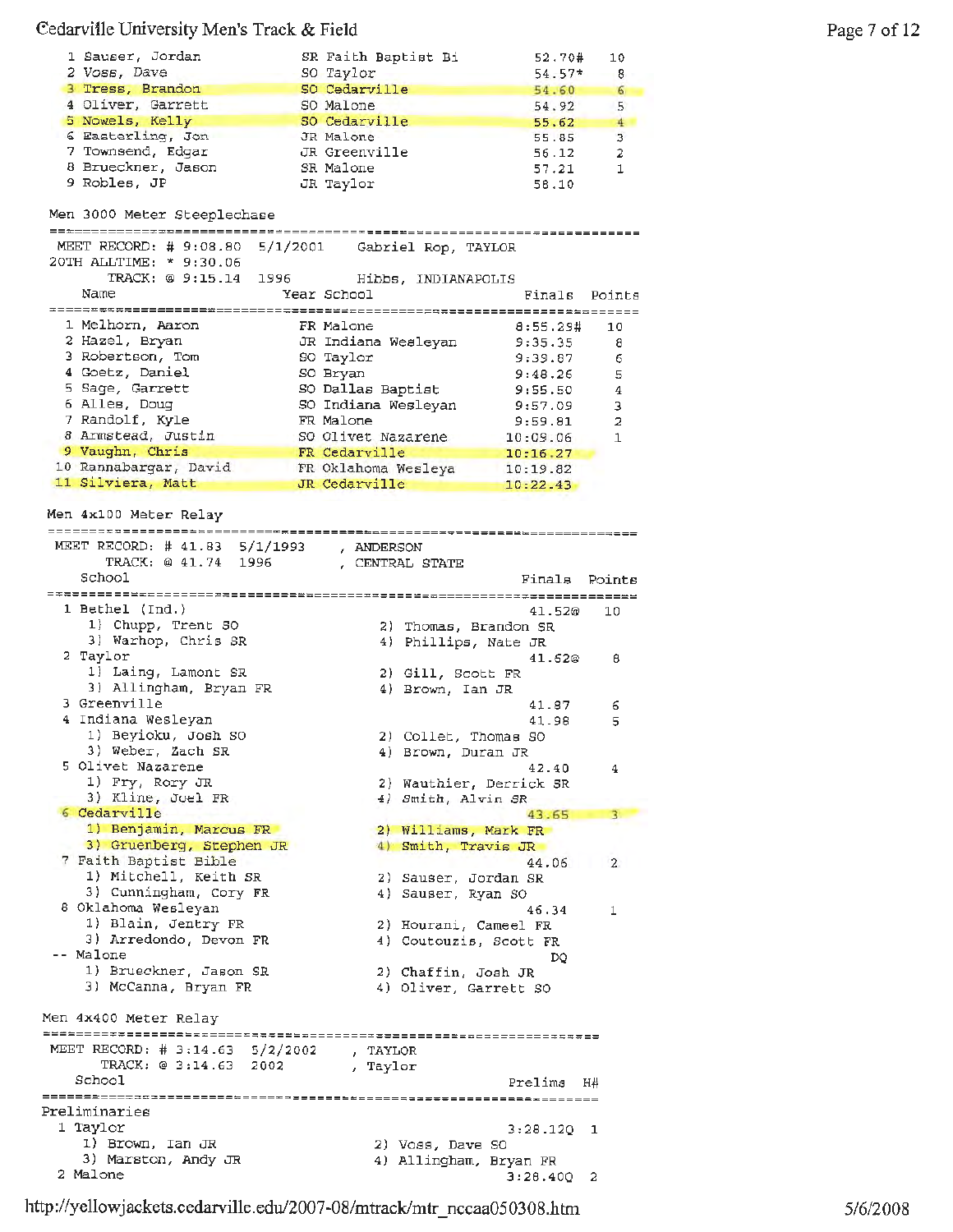1) Brueckner, Jason SR 2) Oliver, Garrett S<br>4) Cruise, Chris SR 2) Oliver, Garrett so 3) Ford, Jeb JR <sup>3</sup>Bryan 3:28.?0q 2 1) Mobley, Zach FR 2) Nunnelly, Drew FR 3) Smith, Colby **FR**  4) Bradley, Josh 80 **4** Indiana Wesleyan 3:29.24q 2 1) Weber, Zach SR 2) Wenzel, Jason FR 3) Collet, Thomas so 4) Carrick, Dan so 5 Bethel (Ind.) 3:29.SOq 2 1) Thomas, Brandon SR 2) Phillips, Nate JR 3) Randolph, Jontae so 4) Heim, Jordan FR 6 Olivet Nazarene 6 Olivet Nazarene<br>1) Smith, Alvin SR 3:30.24q 1 2) Robbins, Brian SR 3) Koch, Jerad SO 4) Ticknor, Nathan SO <sup>7</sup>Cedarville  $3:32.49q$  1 1) Beight, Michael so 2) Tress, Brandon SO 3) Starr, Samuel SO 4) Nowels, Kelly SO 3) Starr, Samuel SO<br>8 Greenville 3:35.73q **<sup>1</sup>** 1) Metzger, Nate so 2) Saad, Mitch SR 4) Renford, Jarod SR 3) Oyler, Rodney SO 9 Faith Baptist Bible 3:36.0lq <sup>2</sup> 1) Helmer, Andy FR 2) Sauser, Ryan SO 3) Mitchell, Keith SR **4)** Sauser, Jordan SR 10 Oklahoma Wesleyan 3:47.68 1 1) Arredondo, Devon FR 2) Coutouzis, Scott **FR**  3) Hourani, Cameel FR 4) Rannabargar, David FR Men 4x400 Meter Relay MEET RECORD: # 3,14.63 5/2/2002 , TAYLOR TRACK:@ 3,14.63 2002 , Taylor School Finals Points Finals 1 Taylor 3:19.91 10 2 Bethel (Ind.) 3:21.55 <sup>8</sup> 3 Malone 3:22.25 <sup>6</sup> **<sup>4</sup>**Cedarville 3:22.59 5 <sup>5</sup>Olivet Nazarene 3:23.93 <sup>4</sup> 3:25.37 3 <sup>6</sup>Greenville  $3:28.52$  2 7 Bryan <sup>8</sup>Faith Baptist Bible 3:29.45 1 9 Indiana Wesleyan 3:30.17 Men 4x800 Meter Relay **MEET** RECORD: # 7:41.61 5/1/2001 , GRACE TRACK:@ 7:42.38 2002 , Grace School Finals Points ------======~===============~================~~======================~~ 1 Malone 7:45.20 10 1) Cruise, Chris SR 2) Melhorn, Aaron FR 3) Coates, Mike SR 4) Sinick, Christopher SO <sup>2</sup>Indiana Wesleyan 7:47.17 <sup>8</sup> 1) Miller, Joshua SR 2) Foss, Josh JR 3) Slabaugh, David SR 4) Wenzel, Jason FR 3 Bethel (Ind.) 7:56.21 6 1) Robinson, Scott JR 2) Starkel, Ryan FR 3) Reel, Vincent JR 4) Gray, Andrew SR 4 Taylor 7:56.55 5 1) Tencher, Brian FR 2) Leman, Chris JR 3) Bryan, Isaac FR 4) Kirsch, Nathan FR  $5$  Olivet Nazarene 8:09.27  $4$ 1) Terrell, Randy JR 2) Fay, Ben so 3) Roberts, Daniel 4) Koch, Jerad so  $\frac{1}{2}$  6 Greenville 3 1) Oyler, Rodney so 2) Chew, Joe JR 3) Robertson, Alex JR 4) Saad, Mitch SR 7 Trinity Christian 8:18.25 2 1) Lerner, Joseph SO 2) Jellema, Andy JR 3) Adeoti, Bolaji JR 4) Seegert, Joshua SR

http://yellowjackets.cedarville.edu/2007-08/mtrack/mtr\_nccaa050308.htm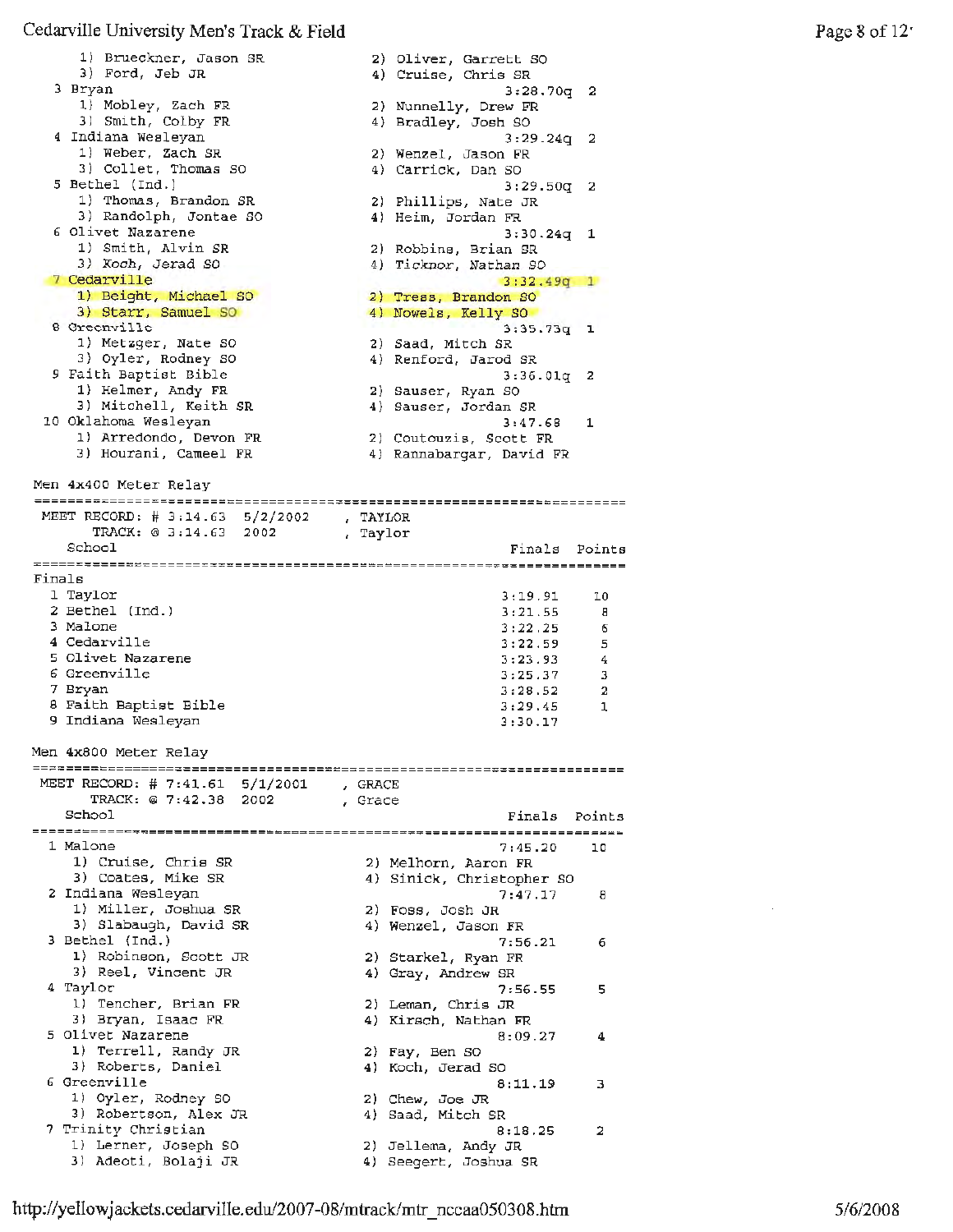#### Decathlon: #4 Men High Jump Decathlon

| Name                | Year School                            | Finals                   |                | Points |
|---------------------|----------------------------------------|--------------------------|----------------|--------|
|                     | ====================<br>============== | ======================== |                |        |
| 1 McLaughlin, Shane | SO Malone                              | 2.02 <sub>m</sub>        | $6 - 07.50$    | 822    |
| 2 Dustman, Nathan   | SR Indiana Weslevan                    | 1.96m                    | $6 - 05.00$    | 767    |
| 3 West, Brady       | SR Malone                              | 1.87m                    | $6 - 01.50$    | 687    |
| 4 Maierle. JW       | SO Bethel (Ind.)                       | 1.78m                    | $5 - 10.00$    | 610    |
| 5 Brown, Rich       | SO Oklahoma Wesleya                    | 1.69m                    | $5 - 06.50$    | 536    |
| 6 Kirchner, Kevin   | SR Greenville                          | 1.66m                    | $5 - 0.5$ . 25 | 512    |
| 7 James, Danny      | FR Oklahoma Wesleya                    | 1.60m                    | $5 - 03.00$    | 464    |
| 8 Duriancik, Luke   | SR Geneva                              | 1.57m                    | $5 - 01.75$    | 441    |
| 8 Stewart, Brad     | FR Greenville                          | 1.57m                    | $5 - 01.75$    | 441    |
| -- Cocallas, David  | JR Indiana Wesleyan                    | NH                       |                |        |

Men High Jump

MEET RECORD: # 7-02 5/1/1990 Dwayne Stanford, MALONE

| 20TH ALLTIME: *<br>$6 - 08$ |                     |                       |        |
|-----------------------------|---------------------|-----------------------|--------|
| TRACK: @ 6-11.25 1996       | Biegel, IWU         |                       |        |
| Name                        | Year School         | Finals                | Points |
|                             |                     |                       |        |
| 1 Weber, Zach               | SR Indiana Wesleyan | 2.03m<br>$6 - 08.00$  | 10     |
| 2 Walker, William           | JR Bethel $(Ind.)$  | $6 - 08.00$<br>J2.03m | - 8    |
| 3 McLaughlin, Shane         | SO Malone           | 1.98m<br>$6 - 06.00$  | 6      |
| 4 Hickox, Chris             | JR North Central (M | J1.98m<br>$6 - 06.00$ | 5      |
| 5 Gill, Scott               | FR Taylor           | J1.98m<br>$6 - 06.00$ | 4      |
| 6 Hitchcock, Jonathan       | FR Greenville       | 1.88m<br>$6 - 02.00$  | 3      |
| 7 Crist, Jason              | SO Taylor           | 1.83m<br>$6 - 00.00$  | 2      |
| 8 Anderson, Cory            | FR Taylor           | $6 - 00.00$<br>J1.83m | ı      |
| -- West, Brady              | SR Malone           | NH                    |        |

Decathlon: #8 Men Pole Vault Decathlon

11 West, Brady SR Malone

Short, Adam SR Bethel (Ind.) Vann, John JR Dallas Baptist

| Name                | Year School                      | Finals            |              | Points |
|---------------------|----------------------------------|-------------------|--------------|--------|
|                     | -------------------------------- |                   |              |        |
| 1 Kirchner, Kevin   | SR Greenville                    | 4.15m             | $13 - 07.25$ | 659    |
| 2 West, Brady       | SR Malone                        | 3.95m             | $12 - 11.50$ | 603    |
| 3 Stewart, Brad     | FR Greenville                    | 3.85 <sub>m</sub> | $12 - 07.50$ | 576    |
| 4 McLaughlin, Shane | SO Malone                        | 3.75m             | $12 - 03.50$ | 549    |
| 5 Cocallas, David   | JR Indiana Wesleyan              | 3.65m             | $11 - 11.75$ | 522    |
| 6 Maierle. JW       | SO Bethel (Ind.)                 | 3.35m             | $10 - 11.75$ | 444    |
| 7 Duriancik, Luke   | SR Geneva                        | 3.05m             | $10 - 00.00$ | 369    |
| 7 James, Danny      | FR Oklahoma Wesleya              | 3.05 <sub>m</sub> | $10 - 00.00$ | 369    |
| 9 Brown, Rich       | SO Oklahoma Wesleva              | 2.85m             | $9 - 04.25$  | 321    |

Men Pole Vault

Men Long Jump

20TH ALLTIME: \* 22-05.75

MEET RECORD, # 17-05 5/1/1993 *Tim* MACK, MALONE 20TH ALLTIME, \* 15-00 TRACK, @ 16-06 1998 Dougherty, MID-AMERICA NAZARENE Name Year School Finals Points ------============----~=~=========~=====~~;=:===~========~:==========~~========== 1 Burrington, Zach SR Bethel (Ind.) 15-11.00 10 4.85m 2 Rasnick, Robert FR Cedarville 4.70m 15-05.00 <sup>8</sup> 3 Stewart, Brett so Olivet Nazarene 4.55m 14-11. 00 6 **<sup>4</sup>**Klein, Kyle FR Bethel (Ind.) J4.55m 14-11.00 5 5 Swiech, Jim SR Roberts Wesleyan 4.40m 14-05.25 **<sup>4</sup>** 6 Boley, Kyle SR Indiana Wesleyan J4.40m 14-05.25 <sup>3</sup> 7 Crowley, Josh FR Olivet Nazarene 4.25m 13-11. 25 1. 5 7 Hamilton, Philip FR Olivet Nazarene 13-11. 25 1. 5 4.25m 9 Kirchner, Kevin SR Greenville J4.25m 13-11.25 10 Bell, David so Indiana Wesleyan 4.10m 13-05 .25

J4.10m NH NH

13-05. 25

http://yellowjackets.cedarville.edu/2007-08/mtrack/mtr\_nccaa050308.htm

MEET RECORD: # 23-10.50 5/1/1990 Brad Lamb, ANDERSON

TRACK, @ 25-02.SO 1996 Eley, FINDLAY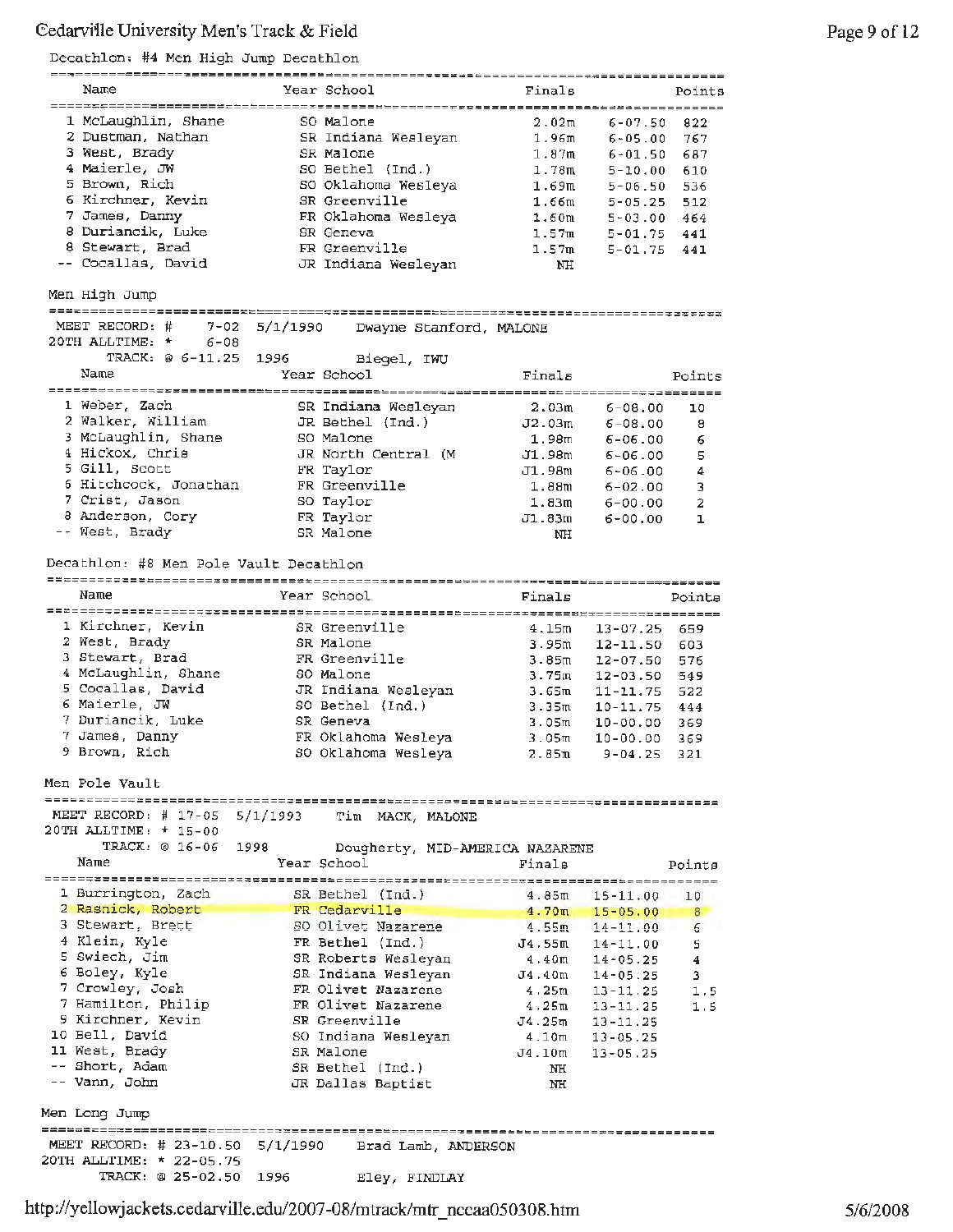| Name                                                     |          | Year School                                 | Finals                     |                              | Points         |
|----------------------------------------------------------|----------|---------------------------------------------|----------------------------|------------------------------|----------------|
| <b>*************</b> ***                                 |          |                                             |                            | ===============              |                |
| 1 Gill, Scott                                            |          | FR Taylor                                   | 6.92m                      | $22 - 08.50$                 | 10             |
| 2 Collet, Thomas                                         |          | SO Indiana Wesleyan                         | 6.89m                      | $22 - 07.25$                 | 8              |
| 3 Farber, Alex                                           |          | FR North Central (M                         | 6.82m                      | $22 - 04.50$                 | 6              |
| 4 Gay, Derek<br>5 Jackson, Caleb                         |          | FR Indiana Wesleyan<br>$FR$ Bethel $(Ind.)$ | 6.70 <sub>m</sub><br>6.62m | $21 - 11.75$<br>$21 - 08.75$ | 5<br>4         |
| 6 Williams, Mark                                         |          | FR Cedarville                               | 6.53m                      | $21 - 05.25$                 | 3              |
| 7 Maierle, JW                                            |          | SO Bethel (Ind.)                            | 6.43m                      | $21 - 01.25$                 | $\overline{a}$ |
| 8 Swiech, Jim                                            |          | SR Roberts Wesleyan                         | 6.40m                      | $21 - 00.00$                 | $\mathbf{1}$   |
| 9 Gruenberg, Stephen                                     |          | JR Cedarville                               | 6.16m                      | $20 - 02.50$                 |                |
| 10 James, Danny                                          |          | FR Oklahoma Wesleya                         | 6.08m                      | $19 - 11.50$                 |                |
| 10 McLaughlin, Shane                                     |          | SO Malone                                   | 6.08m                      | 19-11.50                     |                |
| 12 West, Brady                                           |          | SR Malone                                   | 5.91m                      | 19-04.75                     |                |
| 13 Warhop, Chris                                         |          | SR Bethel (Ind.)                            | 5.79m                      | $19 - 00.00$                 |                |
| 14 Sydnor, Shaka                                         |          | FR Geneva                                   | 5,76m                      | $18 - 10.75$                 |                |
| -- Metzger, Noah                                         |          | JR Greenville                               | ND.                        |                              |                |
| Decathlon: #2 Men Long Jump Decathlon                    |          |                                             |                            |                              |                |
| Name                                                     |          | Year School                                 | Finals                     |                              | Points         |
|                                                          |          |                                             |                            |                              |                |
| 1 Kirchner, Kevin                                        |          | SR Greenville                               | 6.70m                      | $21 - 11.75$                 | 743            |
| 2 Maierle, JW                                            |          | SO Bethel (Ind.)                            | 6.65m                      | $21 - 10.00$                 | 732            |
| 3 McLaughlin, Shane                                      |          | SO Malone                                   | 6.55m                      | 21-06.00                     | 709            |
| 4 James, Danny                                           |          | FR Oklahoma Wesleya                         | 6.24m                      | $20 - 05.75$                 | 639            |
| 5 Dustman, Nathan                                        |          | SR Indiana Wesleyan                         | 6.20m                      | $20 - 04.25$                 | 630            |
| 6 West, Brady                                            |          | SR Malone                                   | 6.15m                      | $20 - 02.25$                 | 619            |
| 7 Brown, Rich                                            |          | SO Oklahoma Wesleya                         | 6.09m                      | 19-11.75                     | 606            |
| 8 Duriancik, Luke                                        |          | SR Geneva                                   | 5.57m                      | $10 - 03.25$                 | 496            |
| 9 Stewart, Brad                                          |          | FR Greenville                               | 5.51m                      | 18-01.00                     | 483            |
| 10 Cocallas, David                                       |          | JR Indiana Wesleyan                         | 5.02m                      | $16 - 05.75$                 | 386            |
| Men Triple Jump                                          |          |                                             |                            |                              |                |
|                                                          |          |                                             |                            |                              |                |
|                                                          |          |                                             |                            |                              |                |
| MEET RECORD: $\#$ 50-06.25                               | 5/1/1981 | Cory Tyler, BIOLA                           |                            |                              |                |
| 20TH ALLTIME: * 46-01.50                                 |          |                                             |                            |                              |                |
| TRACK: @ 50-06.50<br>1996                                |          | Zhans, FINDLAY                              |                            |                              |                |
| Name                                                     |          | Year School                                 | Finals                     |                              | Points         |
| 1 Hawkins, Tim                                           |          | JR Greenville                               | 13.47m                     | 44-02.50                     | 10             |
| 2 Beckford, Mark                                         |          | JR Taylor                                   | 13.40m                     | 43-11.75                     | 8              |
| 3 Kirchner, Kevin                                        |          | SR Greenville                               | 13.09m                     | 42-11.50                     | 6              |
| 4 Bey, Jumanne                                           |          | FR Greenville                               | 13.02m                     | $42 - 08.75$                 | 5              |
| 5 Jackson, Caleb                                         |          | FR Bethel (Ind.)                            | 12.95m                     | $42 - 06.00$                 | 4              |
| 6 Metzger, Noah                                          |          | JR Greenville                               | 12.94m                     | $42 - 05.50$                 | 3              |
| 7 Young, Steven                                          |          | FR Malone                                   | 12.89m                     | $42 - 03.50$                 | 2              |
| 8 Williams, Josh                                         |          | SO Indiana Wesleyan                         | 12.86m                     | $42 - 02.25$                 | $\mathbf{1}$   |
| 9 Smith, Travis                                          |          | JR Cedarville                               | 12.72m                     | $41 - 08.75$                 |                |
| 10 Sykes, Giovanni                                       |          | SO Greenville                               | 12.59m                     | $41 - 03.75$                 |                |
| 11 Deayon, Joel                                          |          | FR Greenville                               | 12.57m                     | $41 - 03.00$                 |                |
| 12 Walsh, Alex                                           |          | SO Bethel (Ind.)                            | 12.52m                     | $41 - 01.00$                 |                |
| Decathlon: #3 Men Shot Put Decathlon                     |          |                                             |                            |                              |                |
|                                                          |          |                                             |                            |                              |                |
| Name                                                     |          | Year School                                 | Finals                     |                              | Points         |
|                                                          |          |                                             |                            |                              |                |
| 1 West, Brady                                            |          | SR Malone                                   | 12.13m                     | 39-09.75                     | 614            |
| 2 Dustman, Nathan                                        |          | SR Indiana Wesleyan                         | 10.09m                     | $33 - 01.25$ 491             |                |
| 3 Duriancik, Luke                                        |          | SR Geneva                                   | 10.06m                     | 33-00.25                     | 489            |
| 4 Brown, Rich                                            |          | SO Oklahoma Wesleya                         | 9.85m                      | 32-03.75                     | 477            |
| 5 Maierle, JW<br>6 Stewart, Brad                         |          | SO Bethel (Ind.)<br>FR Greenville           | 9.42 ա<br>8.81m            | 30-11.00<br>28-11.00         | 451<br>414     |
|                                                          |          | SO Malone                                   | 8.76π                      | 28-09.00                     | 411            |
| 7 McLaughlin, Shane<br>8 James, Danny                    |          | FR Oklahoma Wesleya                         | 8.40m                      | $27 - 06.75$                 | 390            |
| 9 Kirchner, Kevin                                        |          | SR Greenville                               | 8.01m                      | 26-03.50 367                 |                |
| 10 Cocallas, David                                       |          | JR Indiana Wesleyan                         | 7.85m                      | 25-09.25                     | 357            |
|                                                          |          |                                             |                            |                              |                |
| Men Shot Put                                             |          |                                             |                            |                              |                |
| MEET RECORD: # 61-02.75 5/1/1999 Steve Ercegovac, TAYLOR |          |                                             |                            |                              |                |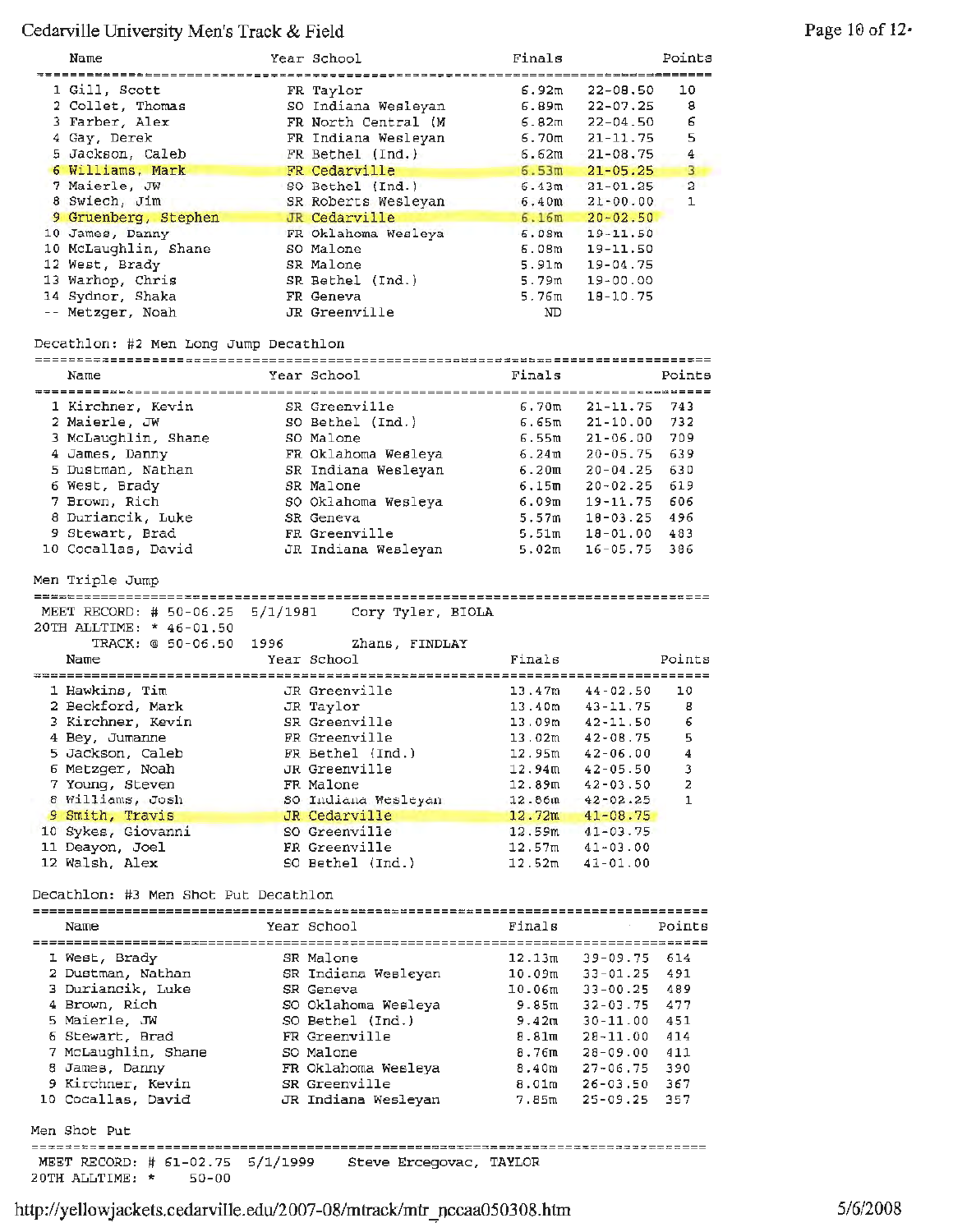| TRACK: @<br>66-01                        | 2000     | Ercegovac, TAYLOR          |                    |                       |                |
|------------------------------------------|----------|----------------------------|--------------------|-----------------------|----------------|
| Name                                     |          | Year School                | Finals             |                       | Points         |
|                                          |          |                            |                    |                       |                |
| 1 Michaud, Ben                           |          | JR Cedarville              | 16.25m             | $53 - 03.75$          | 10             |
| 2 Jackson, JJ                            |          | SO Bethel (Ind.)           | 15.79m             | $51 - 09.75$          | 8              |
| 3 Henning, Neil                          |          | SR Cedarville              |                    | $15.30m$ $50-02.50$   | 6              |
| 4 Bowman, John                           |          | JR Indiana Wesleyan        | 15.12m             | $49 - 07.25$          | 5              |
| 5 Lavine, Travis                         |          | SR Bethel (Ind.)           | 14.02m             | 48-07.50              | 4              |
| 6 Kelling, Matthew                       |          | SR Olivet Nazarene         |                    | $13.75m$ $45-01.50$   | 3              |
| 7 Durkee, James                          |          | FR Greenville              |                    | $J13.75m$ 45-01.50    | 2              |
| 8 Cowan, Drew                            |          | SR Taylor                  |                    | $13.72\pi$ $45-00.25$ | 1              |
| 9 Schortgen, James                       |          | FR Indiana Wesleyan        |                    | $13.55m$ $44-05.50$   |                |
| 10 Thomas, Kendall                       |          | JR Olivet Nazarene         |                    | $13.17m$ $43-02.50$   |                |
| 11 Stuart, Chaa                          |          | FR Taylor                  |                    | $13.14m$ $43-01.50$   |                |
| 12 Yike, Phil                            |          | FR Bethel (Ind.)           |                    | 12.80m  42-00.00      |                |
| 13 Marburger, Caleb                      |          | SO Malone                  | 12.39m             | $40 - 07.75$          |                |
|                                          |          |                            |                    |                       |                |
| Decathlon: #7 Men Discus Throw Decathlon |          |                            |                    |                       |                |
|                                          |          |                            |                    |                       |                |
| Name                                     |          | Year School                | Finals             |                       | Points         |
|                                          |          |                            |                    |                       |                |
| 1 West, Brady                            |          | SR Malone                  | 36.24m             | 118-11                | 589            |
| 2 James, Danny                           |          | FR Oklahoma Wesleya        | 29.66m             | $97 - 04$             | 458            |
| 3 McLaughlin, Shane                      |          | SO Malone                  | 28.28m             | 92-09                 | 431            |
| 4 Duriancik, Luke                        |          | SR Geneva                  | 28.14m             | 92-04                 | 428            |
| 5 Kirchner, Kevin                        |          | SR Greenville              | 26.74m             | 87-09                 | 401            |
| 6 Maierle, JW                            |          | SO Bethel (Ind.)           | 26.46m             | 86-10                 | 395            |
| 7 Brown, Rich                            |          | SO Oklahoma Wesleya        | 24.60m             | 80-08                 | 359            |
| 8 Stewart, Brad                          |          | FR Greenville              | 23.04m             | 75-07                 | 330            |
| 9 Cocallas, David                        |          | JR Indiana Wesleyan        | 20.78m             | 68-02                 | 287            |
|                                          |          |                            |                    |                       |                |
| Men Discus Throw                         |          |                            |                    |                       |                |
|                                          |          |                            |                    |                       |                |
| MEET RECORD: $\#$ 166-00                 | 5/1/1999 | Steve Ercegovac, TAYLOR    |                    |                       |                |
| 20TH ALLTIME: * 153-01                   |          |                            |                    |                       |                |
|                                          |          |                            |                    |                       |                |
| TRACK: @ 189-04                          | 1996     | Schulte, UNATTACHED        |                    |                       |                |
| Name                                     |          | Year School                | Finals             |                       | Points         |
|                                          |          |                            |                    |                       |                |
| 1 Bowman, John                           |          | JR Indiana Wesleyan        | 58.30m             | 191-03                | 10             |
| 2 Cowan, Drew                            |          | SR Taylor                  | 51.68m             | $170 - 02$            | в              |
| 3 Jump, Justin                           |          | JR Malone                  | 47.30m             | $155 - 02$            | 6              |
| 4 Henning, Neil                          |          | SR Cedarville              | 45.92m             | $150 - 08$            | $5 -$          |
| 5 VanDrunen, Ryker                       |          | FR Trinity Christia        | 45.12m             | $148 - 00$            | $\overline{4}$ |
| 6 Holmes, Alex                           |          | JR Greenville              | 43.80m             | 143-08                | з              |
| 7 Thomas, Kendall                        |          | JR Olivet Nazarene         | 43.26m             | 141-11                | 2              |
| 8 Kelling, Matthew                       |          | SR Olivet Nazarene         | 42.42 <sub>m</sub> | 139-02                | ı              |
| 9 Yike, Phil                             |          | FR Bethel (Ind.)           | 41.58m             | $136 - 05$            |                |
| 10 West, Brady                           |          | SR Malone                  | 41.20m             | 135-02                |                |
| 11 Schortgen, James                      |          | FR Indiana Wesleyan        | 40.52m             | 132-11                |                |
| 12 Hardman, Jeff                         |          | SO Bethel (Ind.)           | 36.40m             | $119 - 05$            |                |
| 13 Gray, John                            |          | SO Roberts Wesleyan        | 36.20m             | 118-09                |                |
| 14 Trumbo, Philip                        |          | FR Greenville              | 35.66m             | 117-00                |                |
| -- Wilson, Russell                       |          | FR North Central (M        | ND.                |                       |                |
|                                          |          |                            |                    |                       |                |
| Men Hammer Throw                         |          |                            |                    |                       |                |
|                                          |          |                            |                    |                       |                |
| MEET RECORD: # 168-08 5/1/2003           |          | Michael Silsby, MALONE     |                    |                       |                |
| 20TH ALLTIME: * 149-05                   |          |                            |                    |                       |                |
| TRACK: @ 180-08                          | 1996     | Wilder, ST. JOSEPH         |                    |                       |                |
| Name                                     |          | Year School                | Finals             |                       | Points         |
|                                          |          |                            |                    |                       |                |
| 1 Bowman, John                           |          | JR Indiana Wesleyan        | 55.36m             | 181-07                | 10             |
| 2 Henning, Neil                          |          | SR Cedarville              | 52.34m             | $171 - 09$            | 8              |
| 3 Thomas, Kendall                        |          | JR Olivet Nazarene         | 50.96m             | $167 - 02$            | 6              |
| 4 Maat, Christian                        |          | JR Cedarville              | 49.82m             | $163 - 05$            | 5              |
| 5 Jump, Justin                           |          | JR Malone                  | 49.46m             | $162 - 03$            | 4              |
| 6 Jackson, JJ                            |          | SO Bethel (Ind.)           | 48.22m             | 158-02                | з              |
| 7 Cowan, Drew                            |          | SR Taylor                  | 47.94m             | 157-03                | 2              |
| 8 Schortgen, Justin                      |          | JR Indiana Wesleyan        | 46.78m             | $153 - 06$            | 1              |
| 9 Carroll, Alan                          |          | SR Greenville              | 44.68m             | 146-07                |                |
| 10 Marburger, Caleb<br>11 Holmes, Alex   |          | SO Malone<br>JR Greenville | 43.96m<br>43.24m   | $144 - 03$<br>141-10  |                |

http://yellowjackets.cedarville.edu/2007-08/mtrack/mtr nccaa050308.htm